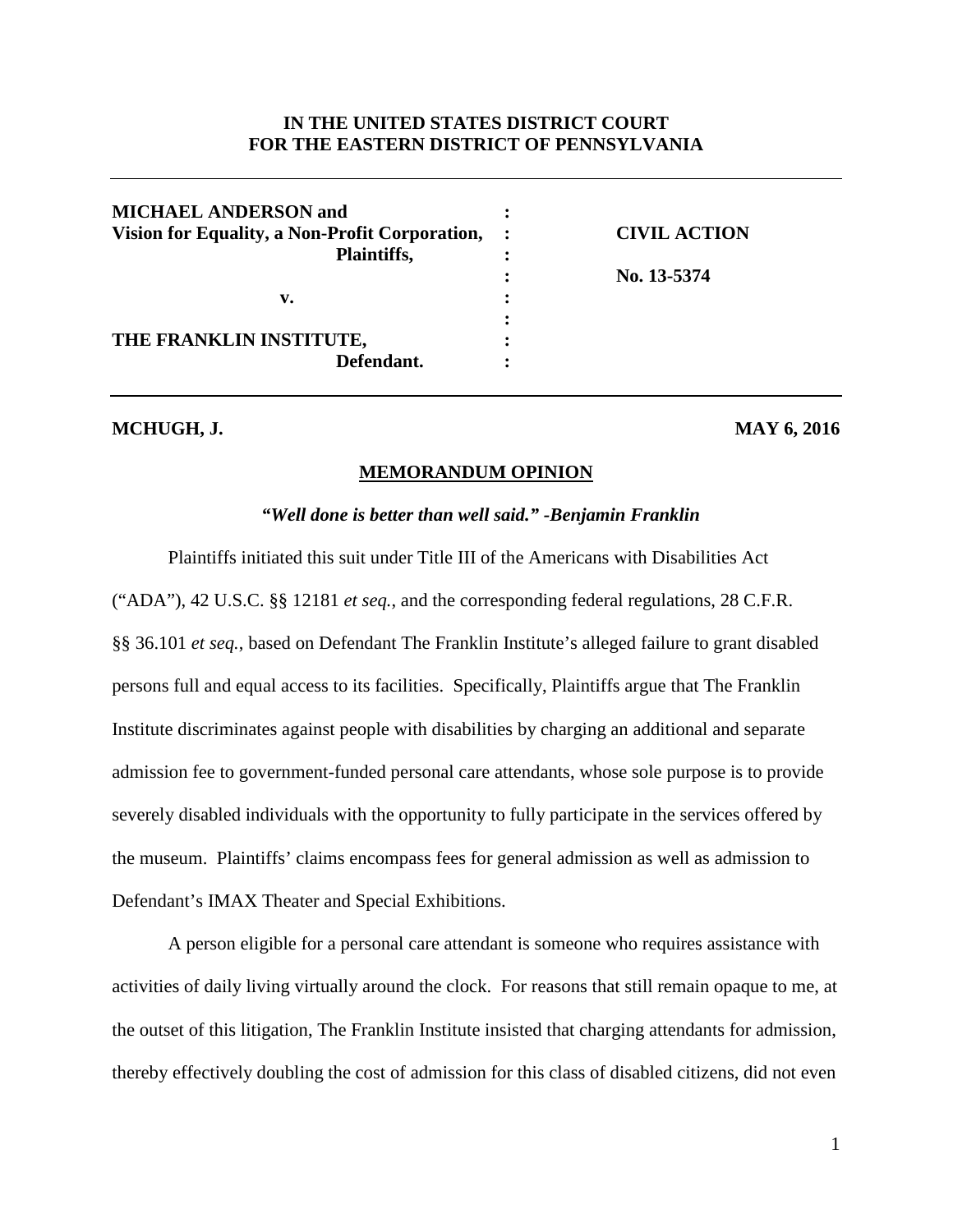raise a colorable issue under the ADA. Defendant's position on its obligations under the Act, and its characterization of its previous practices, have evolved significantly over the course of this litigation. Its principal position now seems to be that there is no need for the Court to rule. I have little difficulty in concluding that Plaintiffs remain entitled to injunctive relief requiring modifications that will permanently allow full and meaningful access to The Franklin Institute.

#### **I. FACTUAL BACKGROUND**

Plaintiff Michael Anderson is a severely disabled person who requires assistance with all aspects of daily living. Specifically, Anderson requires a personal care attendant ("PCA") twenty-four hours a day, seven days a week, to assist with eating, dressing, toileting, bathing, manual dexterity, safety, and physical mobility, including transfer to and from bed and wheelchair direction, among other activities. S. McCoy October 28, 2015 Declaration at  $\P$  8–9. Anderson's mother, Susan Tachau, attests, "My son has very little control over his body." S. Tachau October 28, 2015 Declaration at ¶ 9. Describing Anderson's condition in greater detail, Tachau explains, "He cannot shift his body position and cannot do any weight changes without his personal attendant's assistance. His personal attendants adjust the wheelchair and pull him upright to avoid decubitus ulcers. . . . He requires readjustment in his wheelchair about two times every hour. If his head falls to one-side, the personal attendants must straighten his head." *Id.*; *see also* S. Tachau October 13, 2015 Deposition at 14:9–18 ("[PCAs help Michael] go to the bathroom, prepare his foods, feed him, help him direct his wheelchair, help him read by pulling up things on the computer, turning on the computer, driving his wheelchair accessible van, cleaning his room, making his bed, turning on the fans, washing his shower chair, taking him into the bathroom, giving him a shower. All aspects of all activities of daily living.").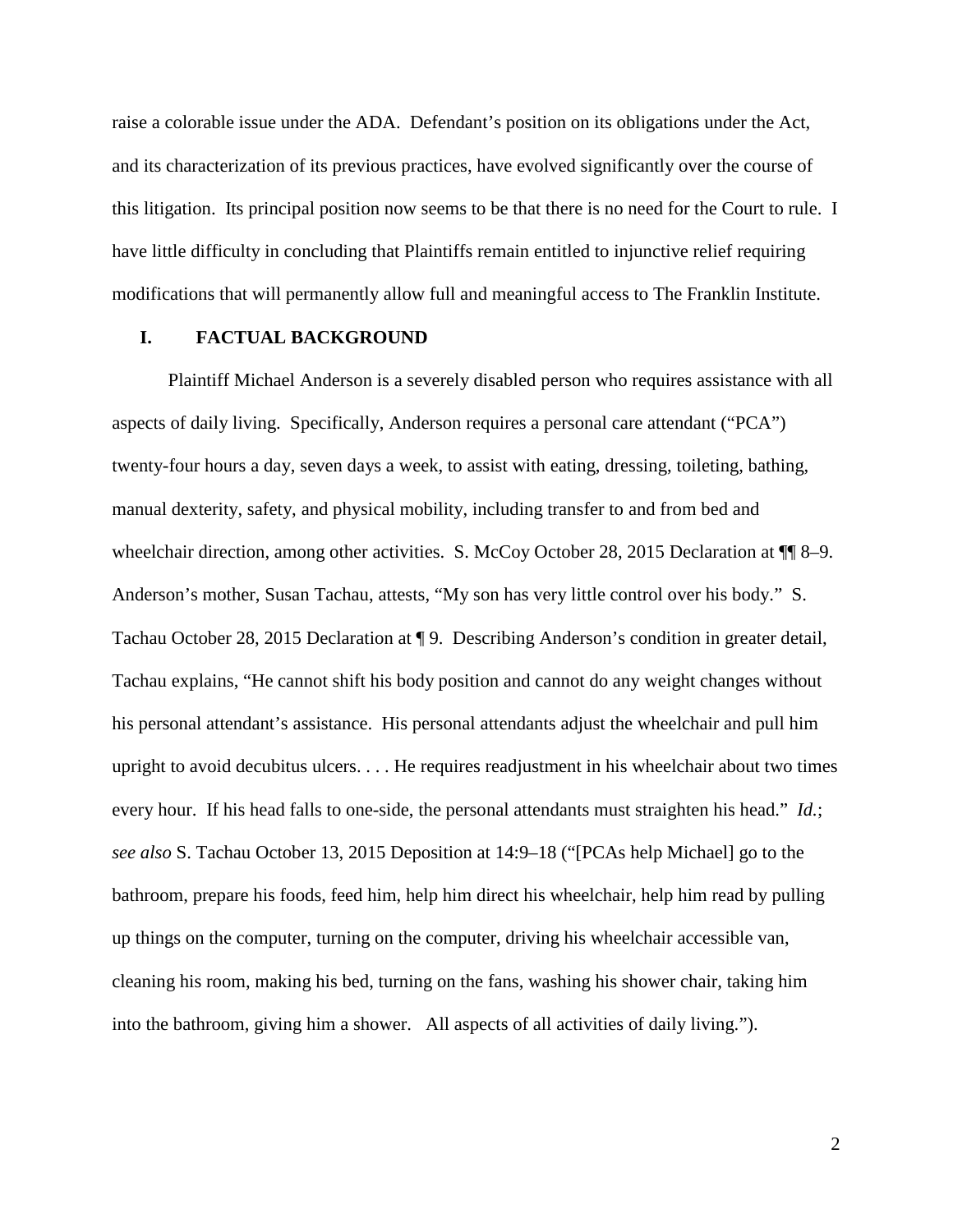The importance of such services is recognized by Pennsylvania's Attendant Care Services Act, 62 Pa. Stat. Ann. § 3051, *et seq.*, which declares a public policy of supporting services that will allow adults to "live in their own homes and communities." 62 Pa. Stat. Ann. § 3502. Based on the extensive nature of his disabilities, Anderson qualifies for the Pennsylvania Department of Human Services' ("DHS") Medicaid Waiver program, which sponsors and funds PCAs. Tachau Decl. at ¶ 7. He "has been approved for these personal assistance services 24 hours a day by the Pennsylvania Department of Human Services since the year 2000." *Id.*; McCoy Decl. at ¶¶ 4–7 ("I have been employed and paid to provide Michael with his attendant care services through the Pennsylvania Medical Assistance Waiver program. . . As Michael's [PCA], I am hired and paid by Neighborly Home Care, a private agency, and am assigned to provide Michael with attendant care services . . . based on his Individual Service Plan."). Despite the existence of this statute, Defendant seems to profess some doubt about the importance of such assistants, noting that it "is not aware of any official definition" for a PCA, and that it adopts the term merely as a matter of "convenience." Defendant the Franklin Institute's Memorandum of Law in Support of Its Motion for Summary Judgment (hereinafter, "Defendant's Motion") at 1 n.1. Defendant might be technically correct that the Attendant Care Services Act does not set forth a formal legal definition of a PCA, but it certainly describes in extensive detail the important role played by such individuals.<sup>[1](#page-2-0)</sup>

Without the assistance of a PCA, Anderson cannot "ambulate through the Franklin Institute, engage in any of the interactive exhibits, use the restrooms, drink water, take necessary medications, consume food at necessary intervals, and safely move around the museum, Special Exhibitions, and IMAX, and/or enter the IMAX Theater and safely view the IMAX film."

<span id="page-2-0"></span><sup>&</sup>lt;sup>1</sup> See, e.g., 62 Pa. Stat. Ann. § 3053 (defining "Attendant care services" as "Those basic and ancillary services which enable an eligible individual to live in his home and community rather than in an institution and to carry out functions of daily living, self-care and mobility.").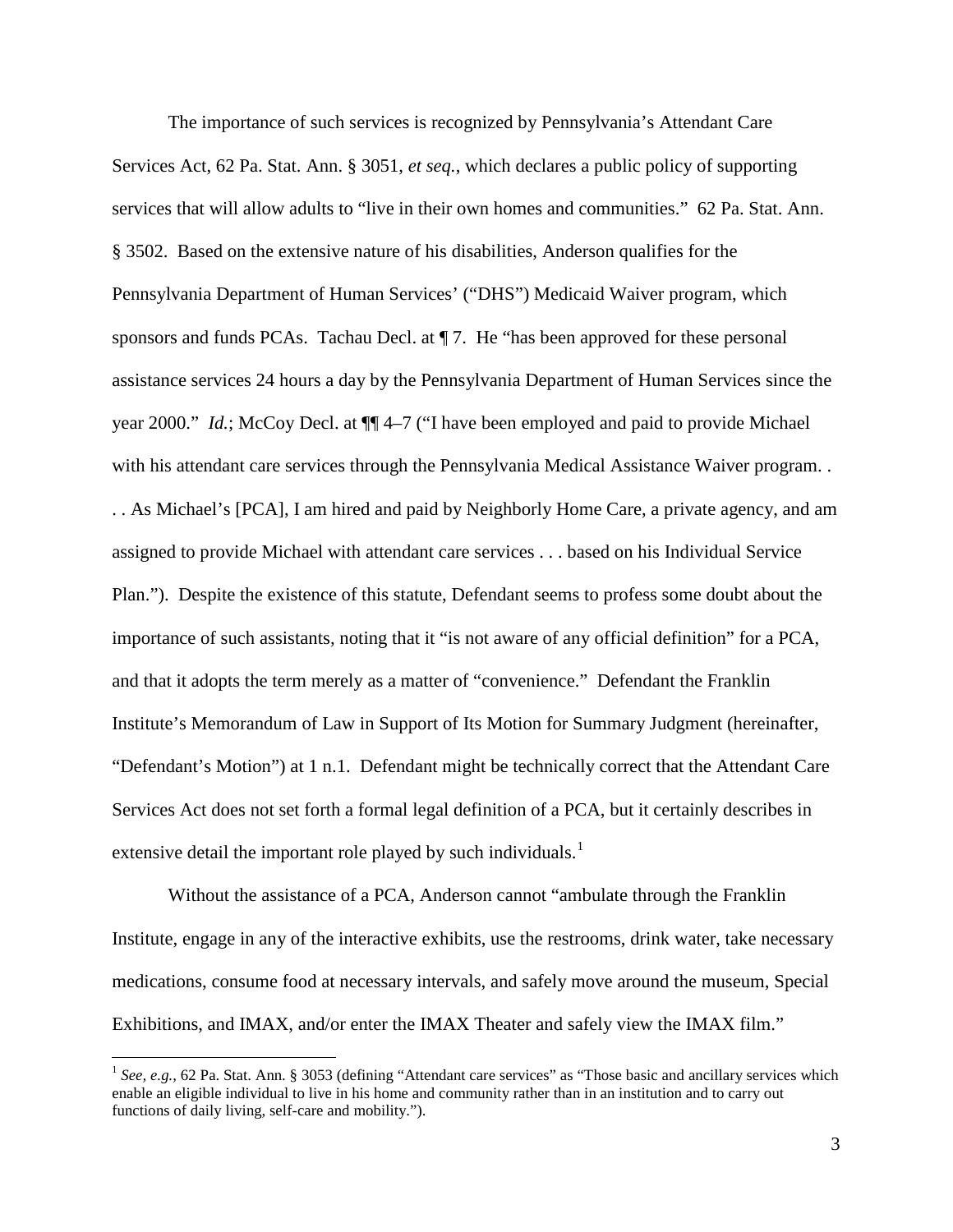Plaintiffs' Statement of Undisputed Facts ("PSUF") at ¶ 5. For example, in order for Anderson to attend the IMAX screening of Sharks, his PCA "had to hold the door for Michael to enter the Theater, which was dark inside and which he could not open by himself, and [had] to guide his wheelchair into the area designated for wheelchairs in the rear of the Theater on the upper level." McCoy Decl. at  $\P$  22. Anderson's PCA further explained that upon entering the IMAX Theater, he found a folding chair near the entrance, allowing him to sit "next to Michael in this folding chair throughout the movie. I also assisted him when he wanted to drink water by holding the water bottle with a straw so he could drink . . . . After the movie, I assisted him to go to the toilet." McCoy Decl. at ¶¶ 24–25.

Plaintiff Vision for Equality ("VFE") is a Pennsylvania non-profit organization that provides training, outreach, and support services to individuals with intellectual and developmental disabilities and their families. As explained by co-Executive Director Audrey Coccia, VFE also "provides advocacy for persons with intellectual disabilities and/or autism to obtain the services they require to live as independently and integrated as possible in the community." A. Coccia November 4, 2015 Declaration at ¶¶ 2, 15. VFE works with between 500 and 900 disabled people annually. *Id.* at ¶ 16. VFE does not have a "membership" list, but provides its services generally to "people with disabilities who benefit from and require support persons to assist them with these disabilities." *Id.* at ¶ 19. Nearly all of the individuals VFE serves have PCAs funded by the Pennsylvania DHS' Medicaid Waiver program. *Id.* at ¶ 16.

Defendant The Franklin Institute ("FI") is a non-profit, educational science museum that offers general admission and limited-capacity admission to Special Exhibits and IMAX and Franklin Theater cinematic presentations. FI "states its mission as, 'In the spirit of inquiry and discovery embodied by Benjamin Franklin, the mission of The Franklin Institute is to inspire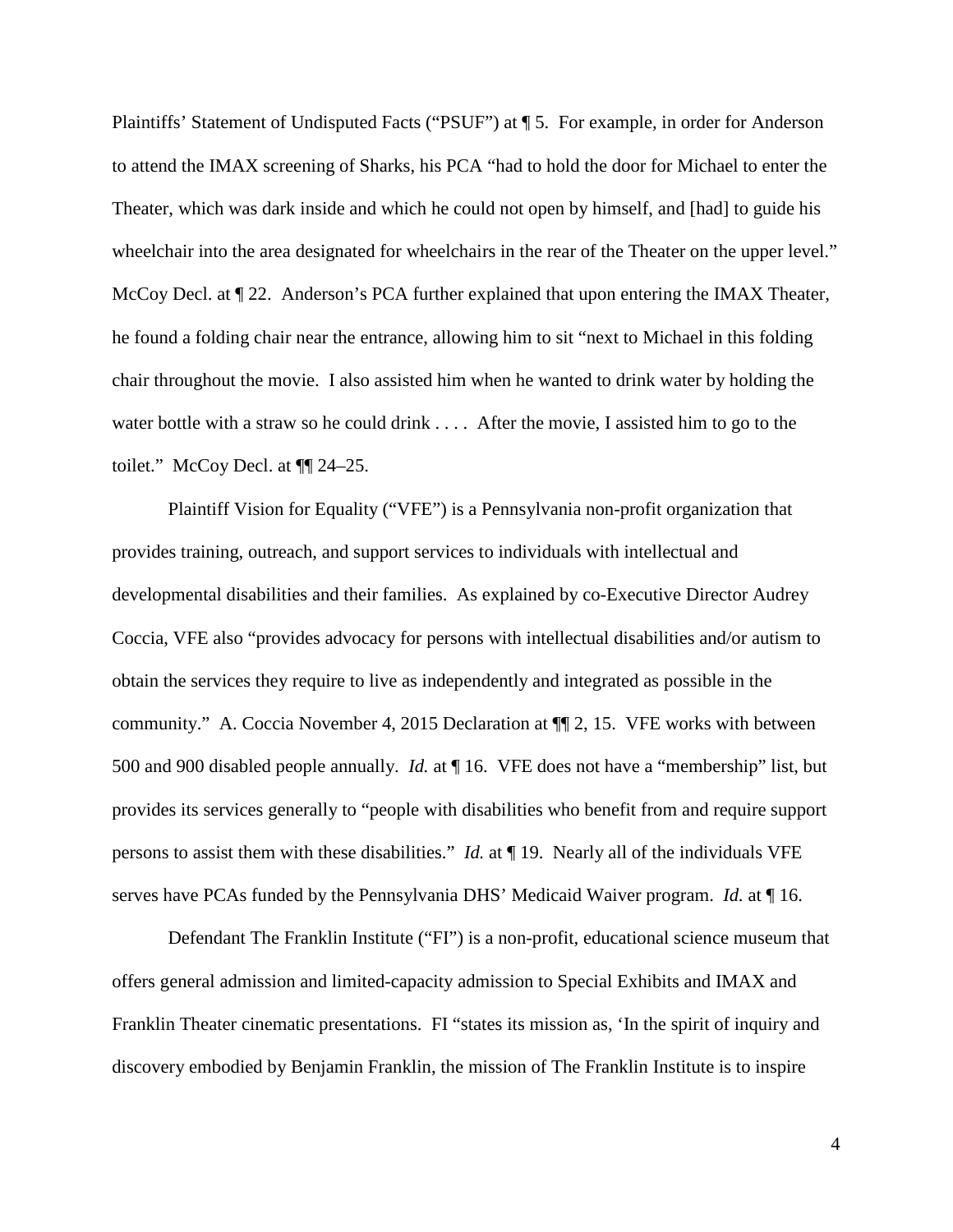passion for learning about science and technology.' " Defendant's Opposition to PSUF at 13. Ticket prices to FI vary depending on the type of visit. PSUF at  $\P$  16–20. An individual can purchase a general admission ticket or a package including general admission and admission to either the IMAX Theater or a Special Exhibition. PSUF at  $\P$  17–18. FI also provides for several membership options, including dual membership, where the member can designate one companion as his or her "guest," triggering complimentary admission under the membership plan. Collins Dep. at 165:5–22.

In general, FI does not track how many people with disabilities accompanied by PCAs have visited FI, attended an IMAX Theater film, or attended a Special Exhibit. PSUF at  $\P$  40. Since this lawsuit was filed on September 16, 2013, FI has continued its practice of not tracking the number of disabled people accompanied by PCAs that patronize the museum. Collins Dep. at 255:7–12. Similarly, FI did not meaningfully respond to Plaintiffs' Document Request regarding the potential cost of waiving the admission fee for PCAs and admits it has never calculated the potential cost of admitting PCAs at no charge. PSUF at ¶ 35; *see also* Defendant's Opposition to PSUF at ¶ 35 (failing to deny these allegations). FI "has never determined and has produced no documentary [evidence regarding what minimum dollar amount of lost revenue] might influence whether or not the Franklin Institute would change its policy [about PCA admission]." PSUF at  $\P$  36.<sup>[2](#page-4-0)</sup> When asked why FI refuses to admit PCAs free of charge for limited capacity events, Troy M. Collins, FI's 30(b)(6) corporate witness, testified, "Both our

<span id="page-4-0"></span> $2$  I note that there is some confusion in the record regarding whether this fact is "undisputed," as represented by Plaintiffs. The parties have, however, agreed to resolution of the case by cross-motions. As a matter of procedure, Plaintiffs submitted a "Statement of Undisputed Facts in Support of Plaintiffs' Motion for Summary Judgment." Defendant filed a response, objecting to some of the facts Plaintiffs characterized as undisputed. It did not, however, object to any aspect of paragraph 36. I will therefore accept as an undisputed fact FI's failure to collect data related to this lawsuit.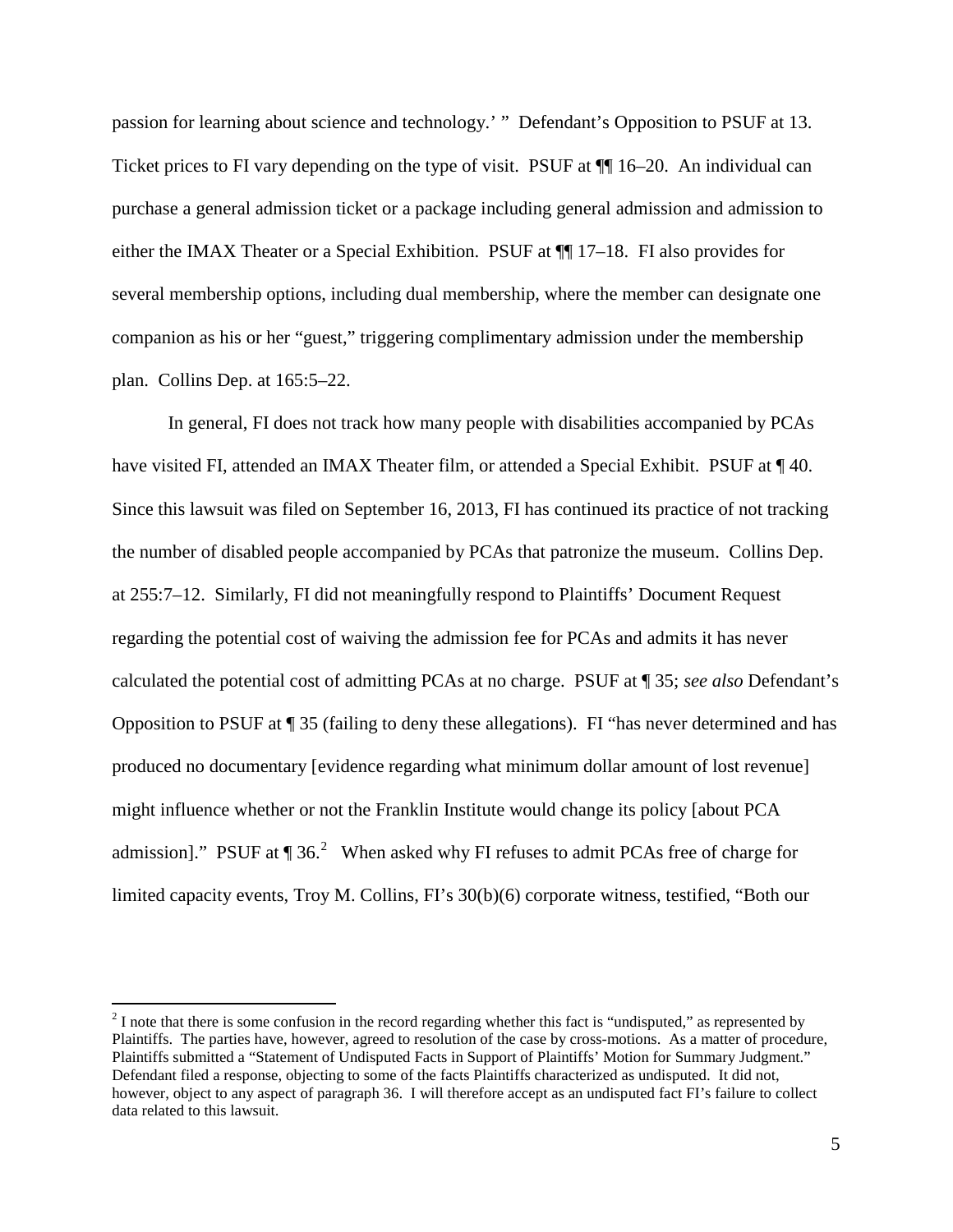theaters and our special exhibits have limited capacity and enormous incremental costs. We simply can't afford it." Collins Dep. at 230:1-231:16.

With respect to FI's IMAX Theater, it has two areas that can be used for individuals in wheelchairs. PSUF at  $\P$  73; Defendant's Admission No. 82. Approximately five wheelchairs can fit in each area, for a maximum total of ten wheelchairs per theater. Collins Dep. at 107:10– 110:23. There are 353 fixed seats arranged in 14 rows in the IMAX movie theater, and access to 13 of those 14 rows of seats requires the use of steps. PSUF at ¶ 75; Defendant's Admission Nos. 81, 84–85. Of those 353 fixed seats for abled-bodied persons, "there are two permanently attached seats where a personal attendant could sit adjacent to a person with a disability who uses a motor wheelchair." Defendant's Admission No. 90. In addition to the two fixed seats available to PCAs, FI provides portable folding chairs to enable PCAs to sit adjacent to his/her disabled client in the ADA section of the IMAX Theater. PSUF at ¶ 74; Collins Dep. at 107:10– 109:11, 289:23–290:2; McCoy Decl. at ¶ 24; Defendant's Admission No. 90.

In general, if FI "sells out" of tickets to the IMAX Theater for any individual showing, the term "sold out" refers to fixed seats only, meaning that wheelchair spaces and folding chairs may remain available. PSUF at ¶ 77. Collins explained, "if we are sold out, the technical term sold out, it would mean that every single seat is full . . . I don't think we sell the folding chairs as tickets. It's just not good customer service. So, technically we could still have space available, but they could all be wheelchair spaces." Collins Dep. at 229:16–24. It necessarily follows that because of the additional tickets available for the "wheelchair locations," it is possible for FI to accommodate more patrons than the 353 assigned to fixed seats. Collins. Dep. at 109:24– 110:23. Accordingly, any calculations or statistics related to the proportion of tickets sold or whether the IMAX Theater was "sold out" in specific instances do not take into account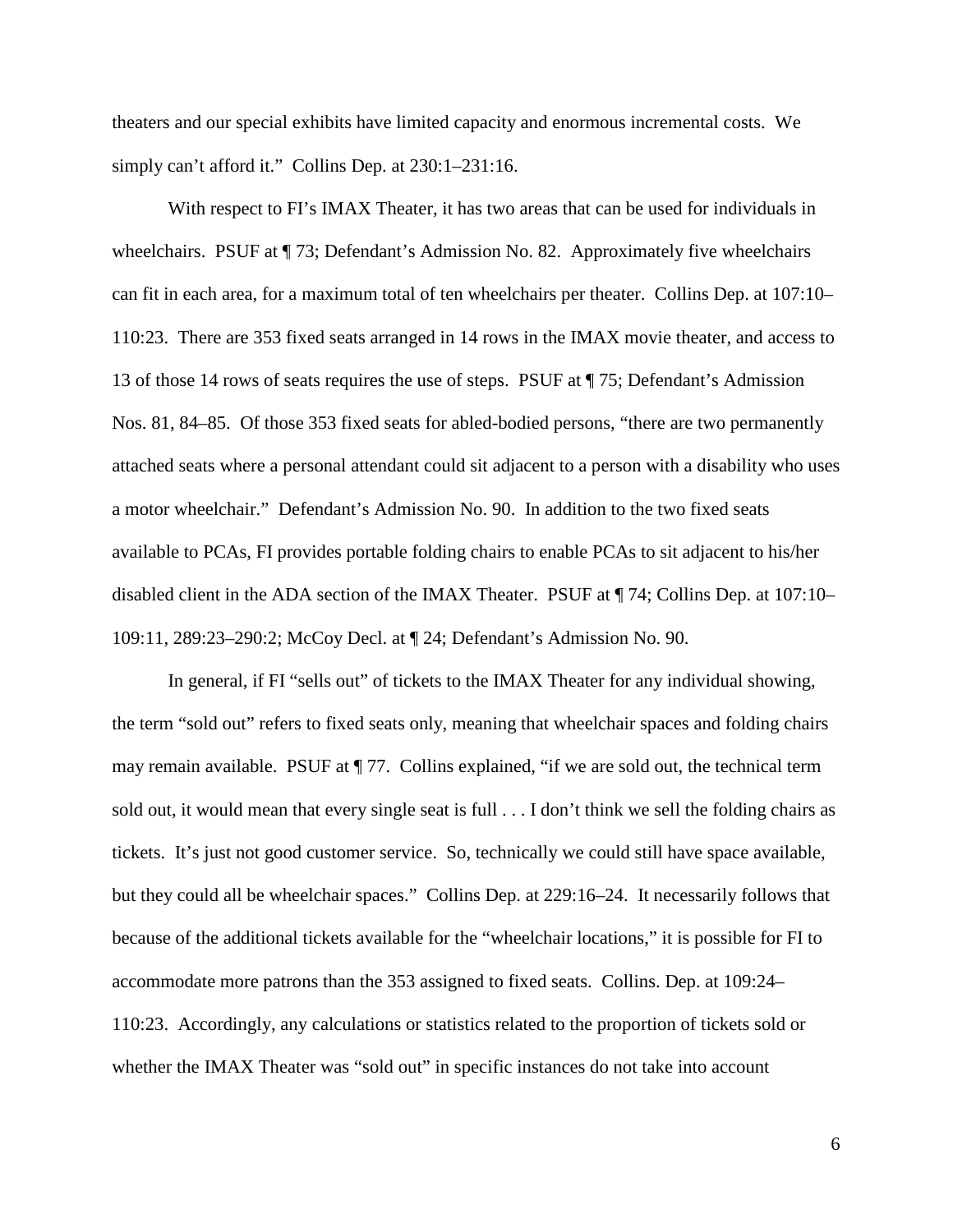handicapped seating. *See id.* The parties have submitted a great deal of financial evidence related to the IMAX Theater that I consider largely irrelevant, as these numbers concern fixed seating for able-bodied persons and do not include figures for handicapped seating. *See, e.g.,*  PSUF at ¶¶ 58–64; 81–85; Defendant's Opposition to PSUF at same.

 Despite the fact that the folding chairs in which PCAs sit would otherwise never be offered to paying patrons, and as a result are not even contemplated in the IMAX Theater revenue statistics, FI persists in arguing that free admission for PCAs would amount to lost revenue, "[b]ecause they haven't paid for their ticket." Collins Dep. at 290:3–9. Seeking further clarification on this topic, Plaintiffs' counsel inquired, "But it's not like an able bodied person is going to sit in a temporary chair?" Collins Dep. 290:10–11. Collins responded, "No, but that – it's still lost revenue. If you always have been charging for PCAs for IMAX and you don't, that's lost revenue." *Id.* at 290:12–15. Notably, FI does not have any information about the number of persons in wheelchairs that have attended the IMAX for any individual movie. PSUF at ¶ 79. Specifically, FI does not know if more than five patrons in wheelchairs were ever in attendance at any one movie. PSUF at ¶ 79. Similarly, FI has not maintained any data regarding how many times it has provided folding chairs to be used in the handicapped section of the IMAX Theater. Collins Dep. at 109:12–14.

With respect to special temporary exhibits, access requires purchasing "a ticket allowing entry at a specific date and time. Once the pre-set number of tickets for that time is sold, no additional tickets may be purchased and that time slot is 'sold out.' " PSUF at ¶ 72. Generally, admissions to Special Exhibitions are based on 15 to 30 minute intervals, with a maximum number of patrons per interval that can trigger "sold out" status. PSUF at ¶ 86. For five Special Exhibitions since 2012, FI paid a flat licensing distributor fee independent of the number of

7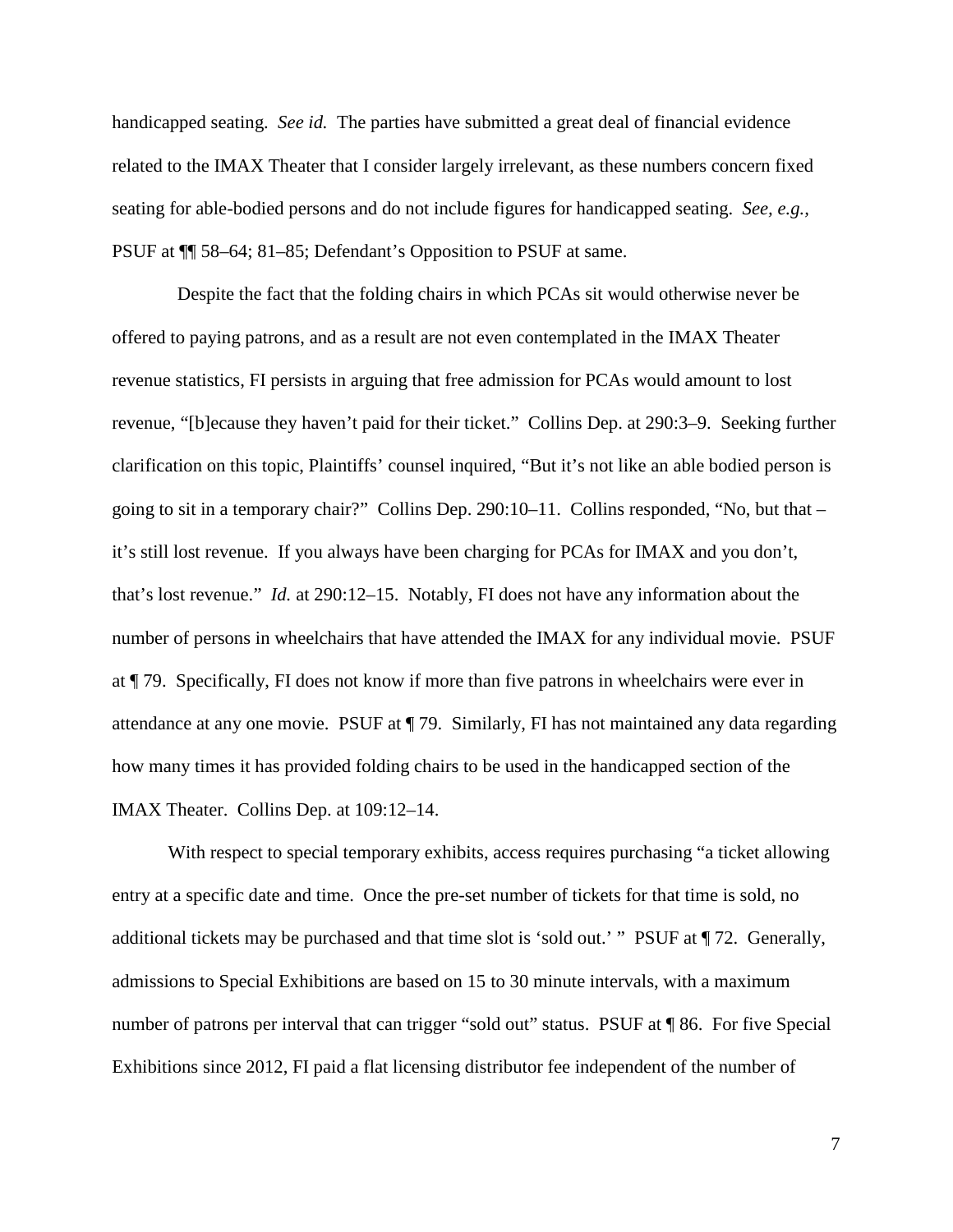patrons who paid admission. PSUF at ¶ 66. During that same time period, FI only paid a perticket licensing fee to the distributor of one Special Exhibit in the amount of \$1 per ticket sold. PSUF at ¶ 67; Defendant's Opposition to PSUF at ¶ 67.

FI admits that in the year ending December 2012, its net assets amounted to \$115,466,830 and its total assets equaled \$144,372,450, as stated on its Form 990. Defendant's Admission No. 39. In 2014, FI had \$134,998,336 in net assets. Defendant's Opposition to PSUF at ¶ 33; PSUF at ¶ 33. When questioned whether admitting PCAs to the IMAX and/or Special Exhibits would "in any way change the nature, the experience of the Franklin Institute," Collins testified that it would only impact FI economically in the form of lost revenue. Collins Dep. at 307 at 3–19. FI admits to losing money on a number of other admirable "mission-based programs," including the Pursuing and Achieving Careers in Technology and Science ("PACTS") program, which benefits underserved and low-income youth. PSUF at ¶ 38; Collins Dep. at 298:14–307:2. FI also gives away free "complimentary" tickets as awards for promotional contests and thank-you gifts to donors as well as to certain employees as a perk of their job with the company. PSUF at ¶ 37; Collins Dep. at 202:17–204:14.

Procedurally, this is a unique case because in some ways the objectives of the litigation have been met. As explained in great detail below, FI's admission policies for PCAs have evolved over the course of these proceedings. Strikingly, Defendant even announced one such policy for the first time in their responsive papers to the pending Motions. Nonetheless, as Plaintiffs cogently point out, FI's voluntary alignment with Plaintiffs for purposes of this litigation is one thing—permanent relief awarded via Court Order is another.<sup>[3](#page-7-0)</sup> As noted above,

<span id="page-7-0"></span><sup>&</sup>lt;sup>3</sup> In fact, the importance of this distinction manifested itself during oral argument on Defendant's Motion to Dismiss, when counsel for Plaintiffs sought to invoke a previous settlement as authority for his position and was forced to concede that the precedential value of a settlement, even a good settlement, is "nil." *See* Transcript of September 23, 2014 Hearing on Defendant's Motion to Dismiss (hereinafter, "Motion to Dismiss Argument Transcript") at 23.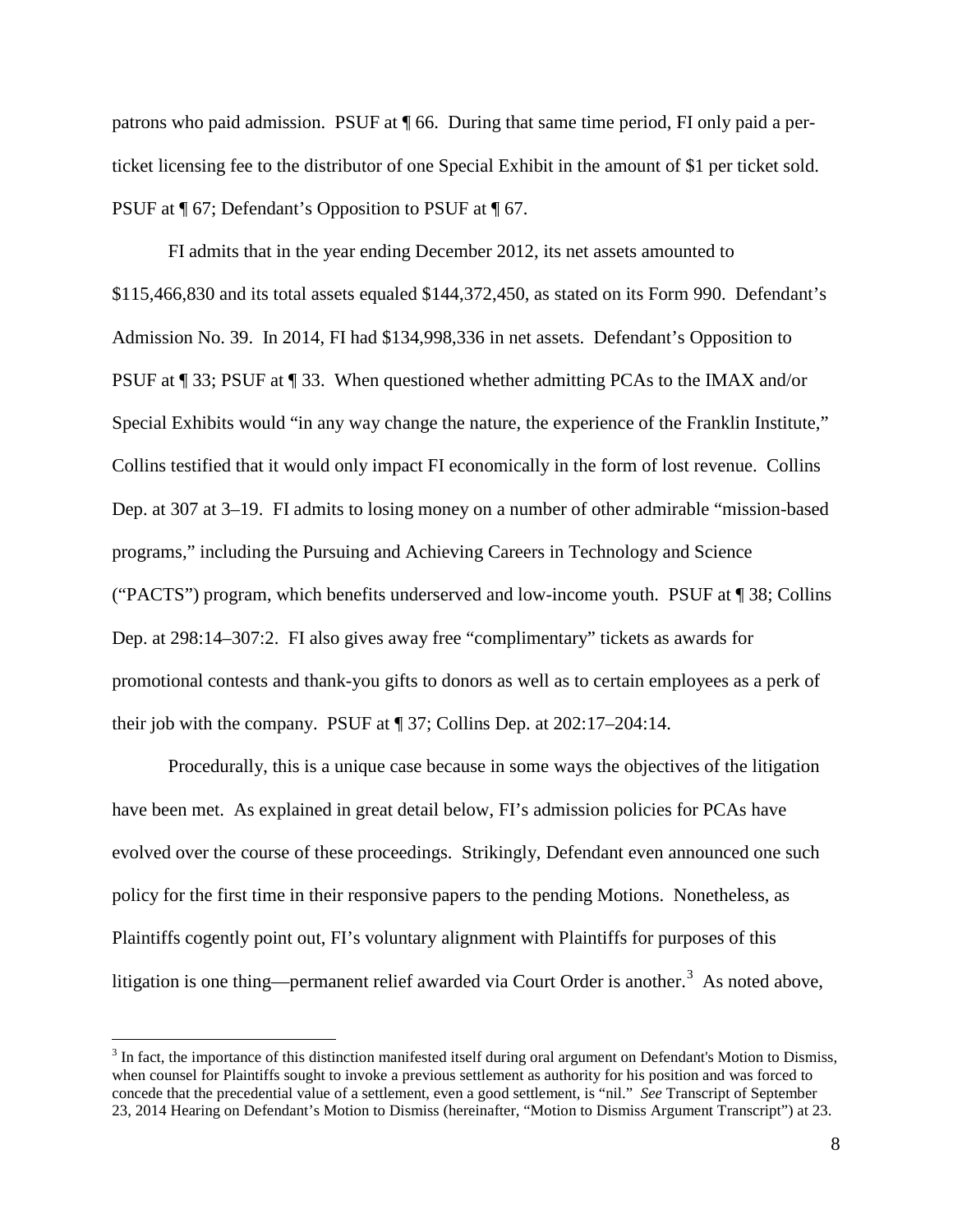Defendant did not initially move to dismiss this case as moot. Rather, it contended Plaintiffs stated no claim under the ADA. Given the late onset of Defendant's change of heart, Plaintiffs fear it has strategically adopted these policies on a temporary basis in an effort to defuse this litigation.

Against that backdrop, the parties have formally cross-moved for summary judgment on the remaining three claims of Plaintiffs' Complaint: Count I – Equal Opportunity, Count II – Reasonable Modifications, and Count III – Methods of Administration. The well-established standard of Federal Rule of Civil Procedure 56(a), as amplified by *Celotex Corp. v. Catrett,* 477 U.S. 317, 322 (1986), controls. When confronted with cross-motions for summary judgment, the " 'court must rule on each party's motion on an individual and separate basis, determining, for each side, whether a judgment may be entered in accordance with the Rule 56 standard.' " *Schlegel v. Life Ins. Co. of N. Am.,* 269 F. Supp. 2d 612, 615 n.1 (E.D. Pa. 2003) (quoting Charles A. Wright, Arthur R. Miller *et al.*, 10A *Fed. Prac. and Proc.* § 2720 (3d ed. 1998)).

# **II. DISCUSSION**

Plaintiffs argue that FI discriminates against severely disabled individuals by charging an additional admission fee to PCAs for general admission as well as admission to limited capacity events, including the IMAX Theater and Special Exhibits. Defendant counters that it has adopted a formal policy to grant PCAs free general admission, and it has no legal obligation to admit PCAs free-of-charge to limited capacity events, particularly in light of allegedly controlling U.S. Department of Justice ("DOJ") guidance and regulations addressing ADA requirements specifically in the context of ticket sales, promulgated by the DOJ Disability Rights Section.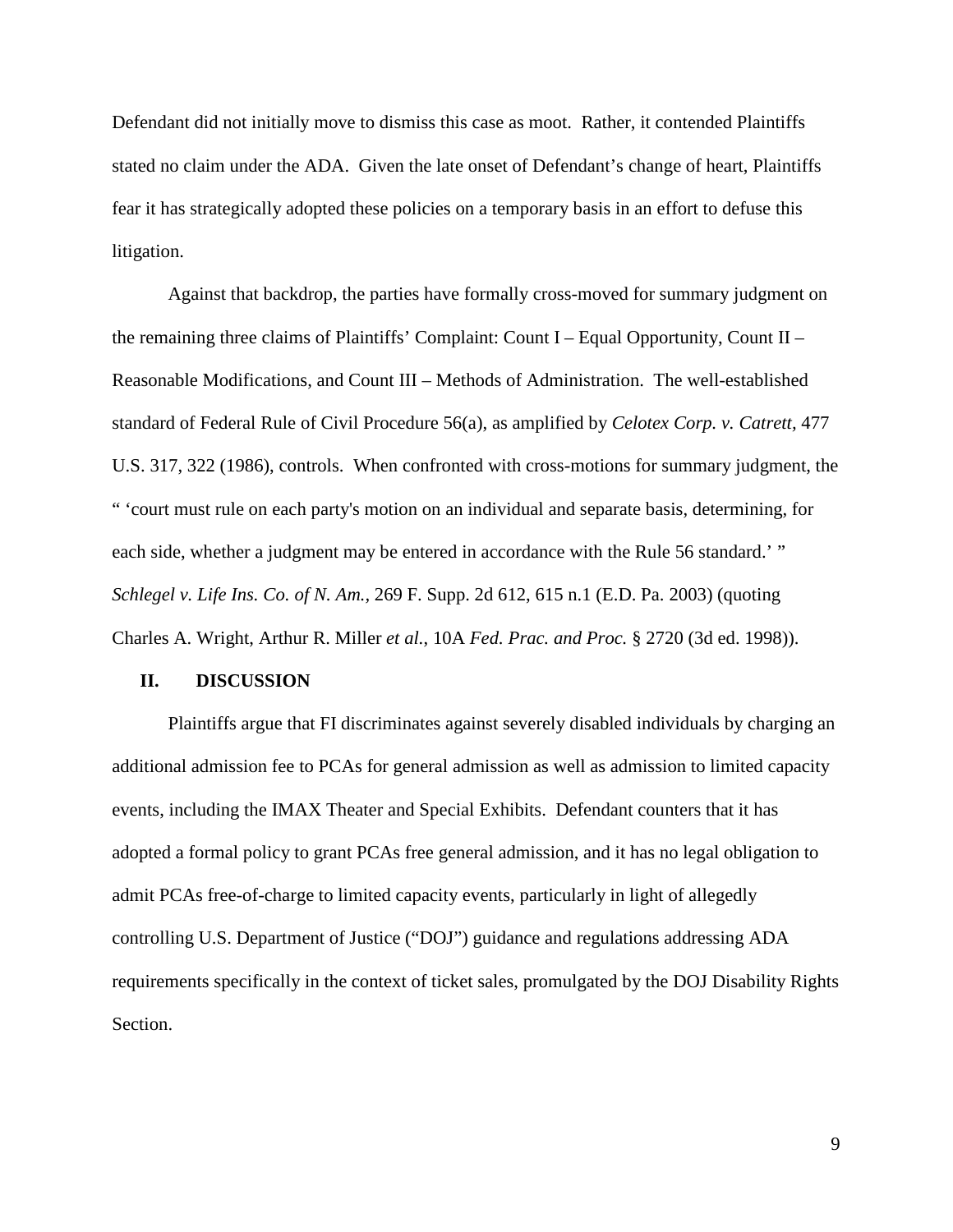# **a. Plaintiffs' Claim for Free General Admission for PCAs is Not Moot.**

Defendant strenuously contends that Plaintiffs' principal claim regarding FI's allegedly discriminatory policy of failing to offer PCAs free general admission is moot. FI—somewhat incredibly given the record in this case —avers:

The Franklin Institute's policy is, and has been since before the beginning of this Action, to allow individuals with severe disabilities, such that they require personal assistive services, including from a personal care attendant or "PCA," provided or paid for by a public agency such as the Pennsylvania Department of Human Services (formerly the Pennsylvania Department of Welfare), to visit the museum without a charge for the general admission of one PCA accompanying the disabled patron when 1) a general admission ticket is purchased by or for the disabled patron; 2) the disabled patron uses a current Franklin Institute membership; or 3) the disabled patron has a complimentary admission.

Defendant's Motion at 3–4. As Defendant puts it, in somewhat euphemistic terms, this policy

"needed further emphasis recently," presumably in response to the evidence proffered by

Plaintiffs.<sup>[4](#page-9-0)</sup> 30(b)(6) Witness Troy M. Collins October 12, 2015 Deposition at 268:11–14. FI

further admits that it could not locate any written proof or other documentation of this policy that

predates the spring of 2015. *Id.* at 269:2–23. FI's current characterization of its own policy

stands in stark contrast to the position it advanced at the pleadings stage. In fact, FI's Motion to

Dismiss Plaintiffs' Complaint opened with bold statements to the contrary:

Plaintiffs, who are disabled, allege violations of Title III of the Americans with Disabilities Act (the "ADA") and its implementing regulations, 28 C.F.R. Part 36, because their "personal attendants" are required to pay admission to the Franklin Institute. *See* Complaint ("Compl.") at ¶¶ 4–5. Despite Plaintiffs' attempts to fashion a cause of action where one does not exist, Franklin Institute is not required – *and Plaintiffs have not cited to any authority* – under the ADA, its implementing regulations, the Department of Justice ("DOJ"), or any other agency guidance, to provide Plaintiffs' personal attendants, companions, or any accompanying individuals with complimentary, or even discounted, admission. Rather, DOJ guidance on ticket sales *explicitly* states that individuals are expected to purchase tickets for their companions.

<span id="page-9-0"></span><sup>&</sup>lt;sup>4</sup> FI's recent attempt to "emphasize" its policy of free general admission for PCAs has included posting copies of the policy and informing new-hires about the policy as part of its onboarding training program. Collins Dep. 274:11– 276:19.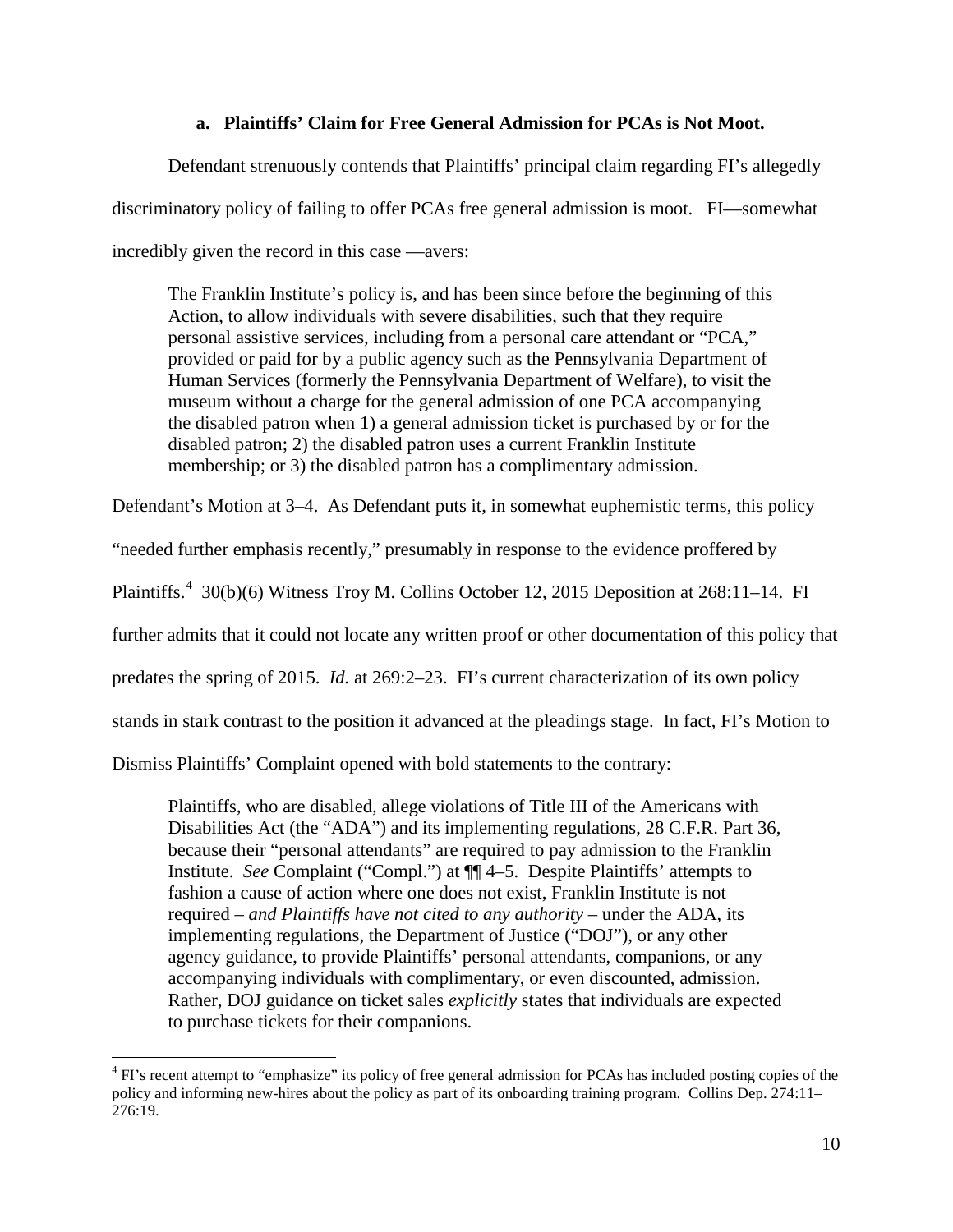Defendant's Memorandum of Law in Support of Its Motion to Dismiss Plaintiffs' Complaint at 1.

Defendant's denial that it owed any responsibility to Plaintiffs under the ADA was consistently advanced both in their briefing on the Motion to Dismiss and at oral argument. It analogized Plaintiffs' requested modification to a parent accompanying a minor child or a professional tour guide seeking free admission: "[I]t is not discrimination nor is it a denial of the full and equal enjoyment of the privilege of visiting the Franklin Institute as defined by the ADA and its implementing regulations to require every individual to purchase an admission ticket to enter the facility, whether they are a patron of the museum, a paid companion, a personal attendant, a parent accompanying a minor child, or a tour guide who is there for professional reasons only." *Id.*<sup>[5](#page-10-0)</sup> This ignores the fact that in enacting the ADA, Congress aimed to address discrimination specifically against *disabled* individuals—children are not covered.

Similarly, at the start of this suit, defense counsel went as far as to proffer that "[t]here's nothing that's ever required that you give away a ticket for free. And there are a multitude of people who are disabled – I think there's up to . . . 20 million in the United States. So I mean if Congress wanted to do that, they'd know how to do it." *Id.* at 8. In denying Defendant's Motion

<span id="page-10-0"></span><sup>&</sup>lt;sup>5</sup> During argument, counsel equated the experience of a child receiving assistance from a parent to a disabled person receiving assistance from a government-funded PCA:

<sup>[</sup>A] child cannot go there alone, someone who can't drive couldn't go there alone. And what the law does make clear is that you don't have to go above and beyond and provide something that you wouldn't be providing to the general public, like a free ticket. . . . The mother doesn't care to see anything there . . . the little child wouldn't enjoy the exhibits either if they couldn't sit up and reach them. They might need somebody else, but what the law requires is equal access. No one here has been denied the opportunity to participate in a benefit, good, service, facility, privilege at the Franklin Institute, nobody.

Motion to Dismiss Argument Transcript at 3, 18, 36.Plaintiffs understandably take offense at the condescending nature of that analogy. Children need supervision because they are not capable of managing their own affairs. Anderson is totally capable but he needs physical support. Indeed, by statute, in order to have a PCA, an individual such as Anderson must be able to manage his own legal and financial affairs, and be able to hire, fire, and supervise the PCA. 62 Pa. Con. Stat. Ann. § 3053.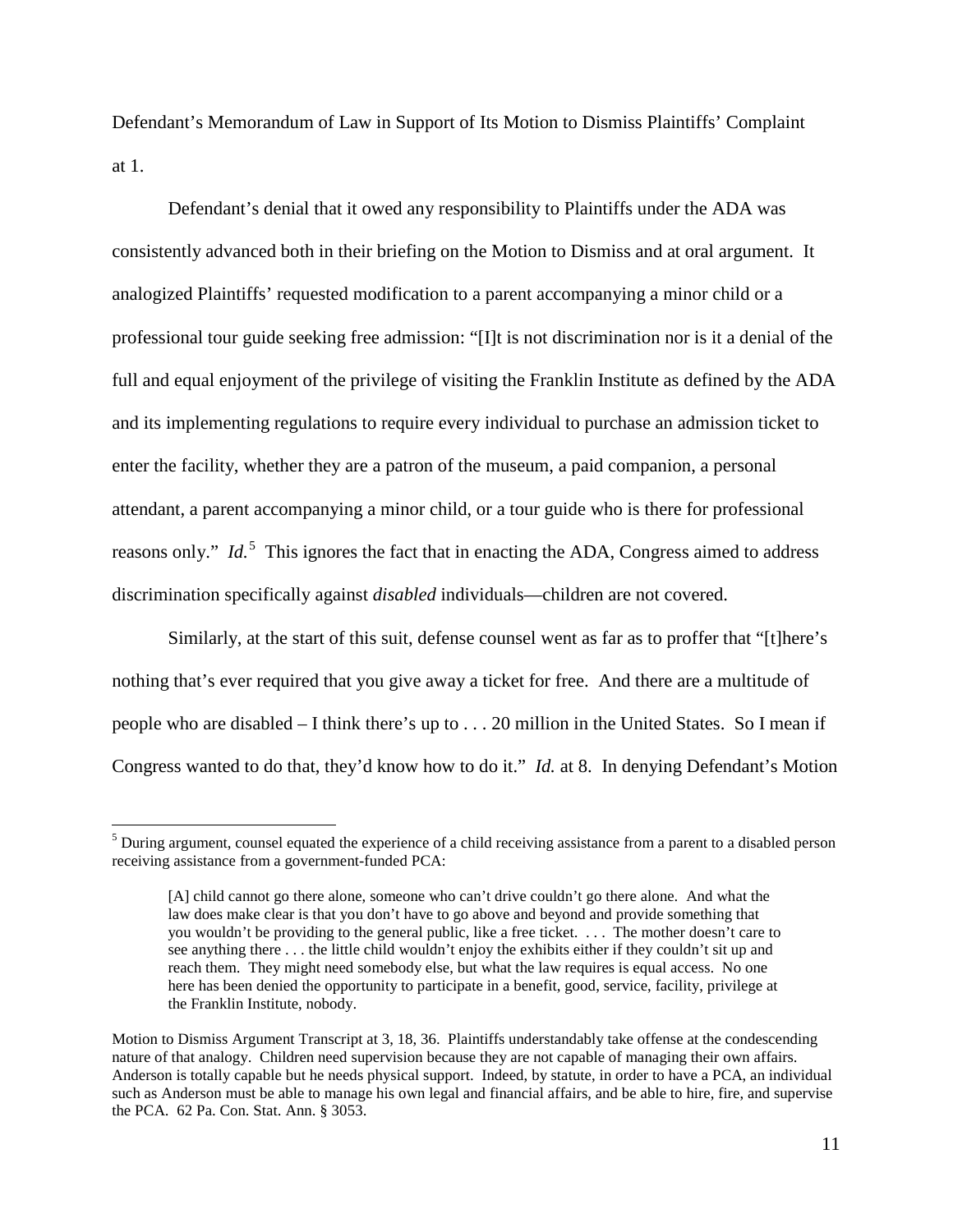from the Bench, I quoted Justice Frankfurter's opinion in *Dennis v. United States*, where he observed that that "there is no greater inequality than the equal treatment of unequals." 339 U.S. 162, 184 (1950) (Frankfurter, J., dissenting).

Against this backdrop, Plaintiffs are understandably hesitant to give credence to Defendant's position that FI's policy has *always* been to allow PCAs to receive free admission when assisting a severely disabled patron. Moreover, Plaintiffs have submitted admissible evidence that FI's *practices* of charging PCAs an additional fee for general admission runs counter to the purported "policy" as described in Defendant's papers. <sup>[6](#page-11-0)</sup> For example, on July 24, 2013, following a phone call between Anderson's mother and a FI ticketing representative regarding FI's admission policies for PCAs, Anderson received the following letter from Kelli M. Buchan, FI Director of Membership and Group Sales, reproduced here in full:

Dear Michael,

Thank you for expressing your concern regarding the handling of medical assistant ticketing as it pertains to visitors with varied conditions and disabilities.

After a thorough review of current [ADA] regulations and state accessibility requirements, it has been confirmed that our policy regarding medical assistants accompanying guests to The Franklin Institute is in full compliance with the law. We make available appropriate ticket arrangements for your attendant, in order for you both to experience the components of a museum visit together. Under your [Dual] Membership coverage, your attendant was eligible to receive the same free General Admission that you did; however all ticketed upgrades such as special exhibitions and theater shows remain subject to additional fees for both parties.

Based on the above, your father who, along with your mother, purchased the Membership as a gift to you, indicated that you no longer wanted to remain a Member of The Franklin Institute. At his request, a full refund and cancellation of the Membership has been processed.

<span id="page-11-0"></span><sup>&</sup>lt;sup>6</sup> Defendant responds that Plaintiffs' evidence regarding disabled patrons whose PCAs did not receive free general admission to FI are at most "isolated incidents," which standing alone do not suffice to establish a systemic deficiency. But FI's opening defense was not that the Institute had policies and procedures to assure compliance, but that it had no obligation under the ADA. Absent a clear policy, it is difficult to accept that such experiences were indeed "isolated."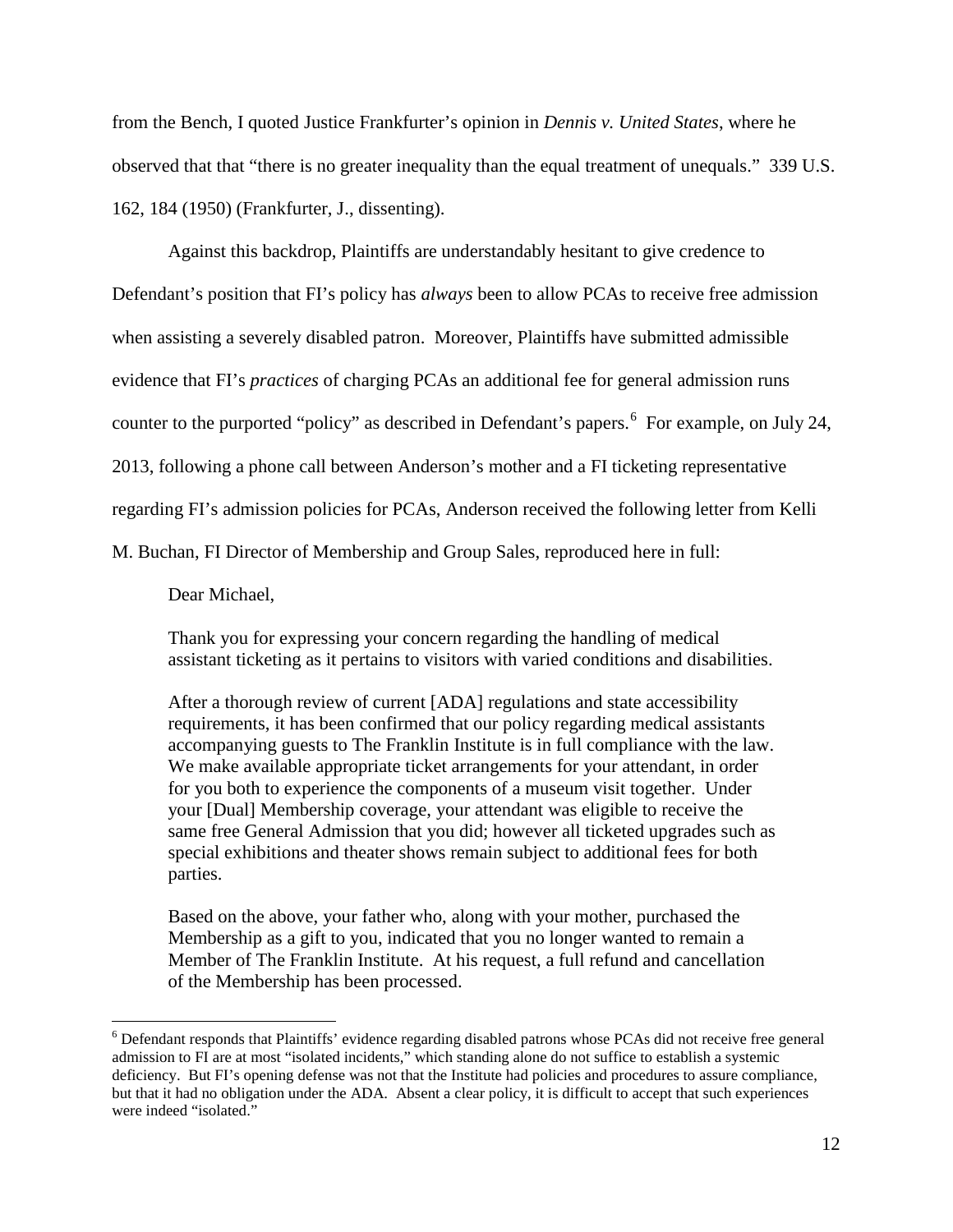We will continue to keep abreast of changes in accessibility requirements and make appropriate modifications as warranted for opportunity and access to all members of the public. While we understand your position on this matter, we appreciate your past years of support and visitation of the museum, and hope you will consider returning to visit The Franklin Institute at some point in the future.

If you have any questions or concerns, please do not hesitate to contact me at [phone number] or [e-mail address].

Kind Regards,

Kelli M. Buchan Director of Membership and Group Sales The Franklin Institute

Tachau Decl. at Exhibit 1.

It is clear from the face of the letter that the PCA was admitted, because, in Anderson's words, "I bought my dual membership in 2013. . . . My PCAs did not pay a separate general admission because my PCAs were considered my 'guest' and therefore under my dual membership, they did not have to pay separately. I was told that I needed to pay for [my PCAs] to accompany me to IMAX and special exhibitions." M. Anderson August 31, 2015 Declaration at ¶ 5. It was Plaintiff's *membership* status, for which he had *paid*, and not FI's ADA policy, that effectuated "free" admission.

Similarly, when Anderson visited FI on December 31, 2014 accompanied by PCA Solar McCoy, an FI salesperson informed them that McCoy's admission would be complimentary that day but Anderson would have to pay a "child's" General Admission fee for McCoy to enter during future visits. McCoy Decl. at ¶¶ 14–17; Anderson Decl. at ¶ 7 ("[On December 31, 2014], a Franklin Institute ticket seller told me that in the future, I would have to pay a reduced rate (the child's rate) for my PCA for general admission."). Anderson has not returned to FI since December 31, 2014. Anderson Decl. at  $\P$  8.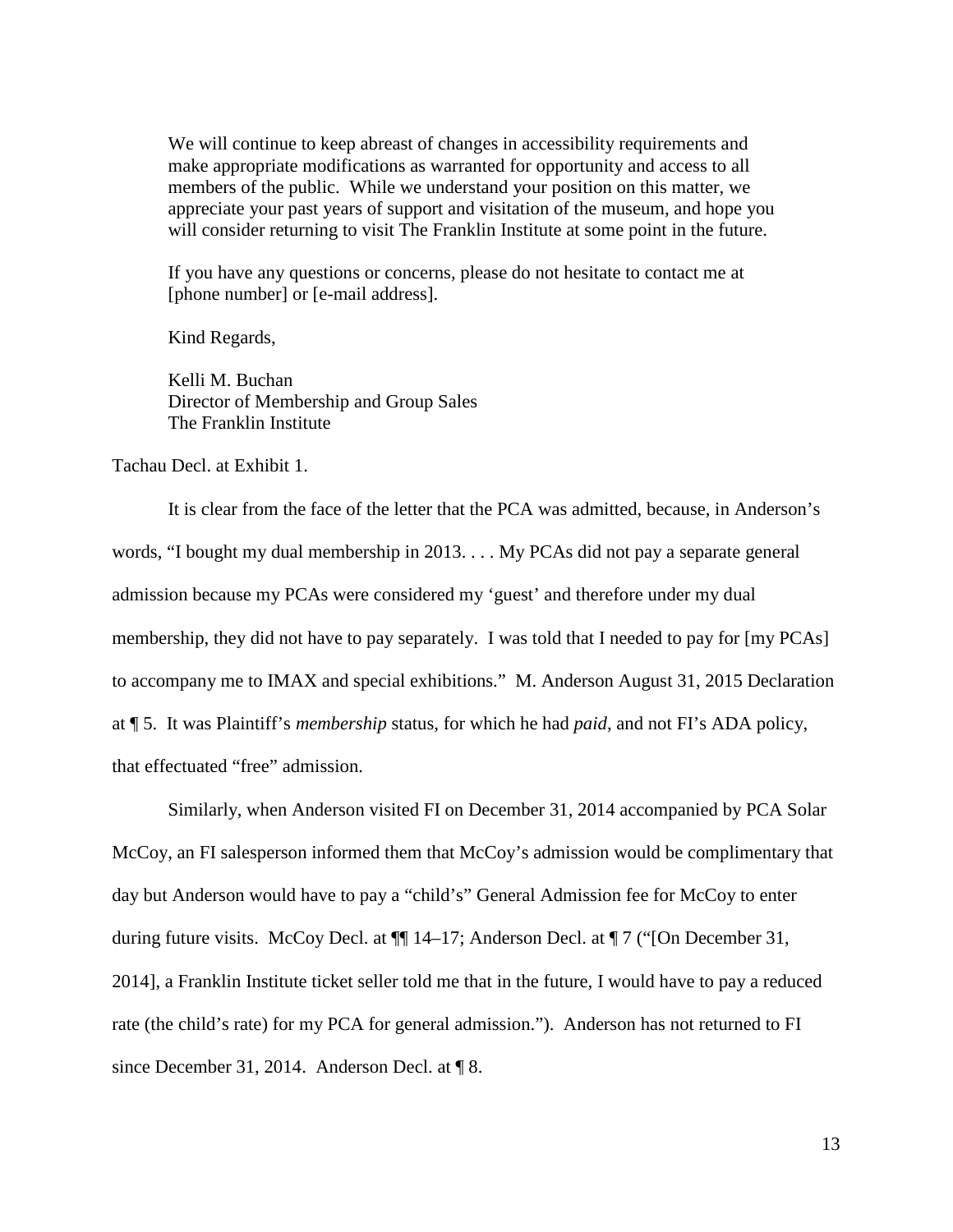Plaintiffs submit further proof that as recently as June 2015, FI staff told patrons with disabilities that their accompanying PCAs could either be admitted as their "guest" through the purchase of a more expensive dual membership or be admitted through the purchase of a separate ticket. R. Landsman October 29, 2015 Declaration at ¶¶ 27–29 ("I telephoned the Franklin Institute's membership office in June, 2015. I told the person in the membership office that Mitchell used a wheelchair and required a personal attendant. I asked if an 'individual membership' would permit a paid personal care attendant to gain General Admission without having to pay. I was told that the personal care attendant would have to pay."); Coccia Decl. at ¶¶ 8–9 ("[On February 1, 2015], The Franklin Institute required Gina to pay an additional \$19.95 General Admission for her [PCA]"). Plaintiffs argue that this anecdotal evidence from fact witnesses conclusively proves that even if FI has adopted a formal policy of admitting PCAs free of charge, it has not followed its own policy in practice.<sup>[7](#page-13-0)</sup>

The U.S. Constitution prohibits courts from taking jurisdiction over disputes that do not involve a justiciable case or controversy. *Lujan v. Defenders of Wildlife,* 504 U.S. 555, 560 (1992). Here, I have no question that a live controversy exists. While FI may have adopted a formal policy or attempted to formalize a previously existing informal policy in an effort to moot Plaintiffs' claim, its recent practice of failing to enforce its own self-proclaimed policy entitles Plaintiffs to seek declaratory and injunctive relief. *Chafin v. Chafin*, 133 S. Ct. 1017, 1023 (2013) ("As long as the parties have a concrete interest, however small, in the outcome of the litigation, the case is not moot."); *ABN Amro Verzekeringen BV v. Geologistics Americas, Inc.*,

<span id="page-13-0"></span> $<sup>7</sup>$  Defendant objects to Plaintiffs' submissions from fact witnesses other than Anderson and VFE. If Defendant</sup> disputed the accuracy of the statements, and advanced counter-evidence, consideration of the submissions on crossmotions for summary judgment might be problematic. But FI's objection goes to relevance, not truthfulness. More importantly, the submissions do not address the core issue before me—whether admitting PCAs for free is required under the ADA. Rather, the submissions address only the issue of mootness, and whether formal adjudication is required to vindicate Plaintiffs' rights. For that limited purpose, as ancillary evidence relevant to the procedural posture of the case, I will consider them.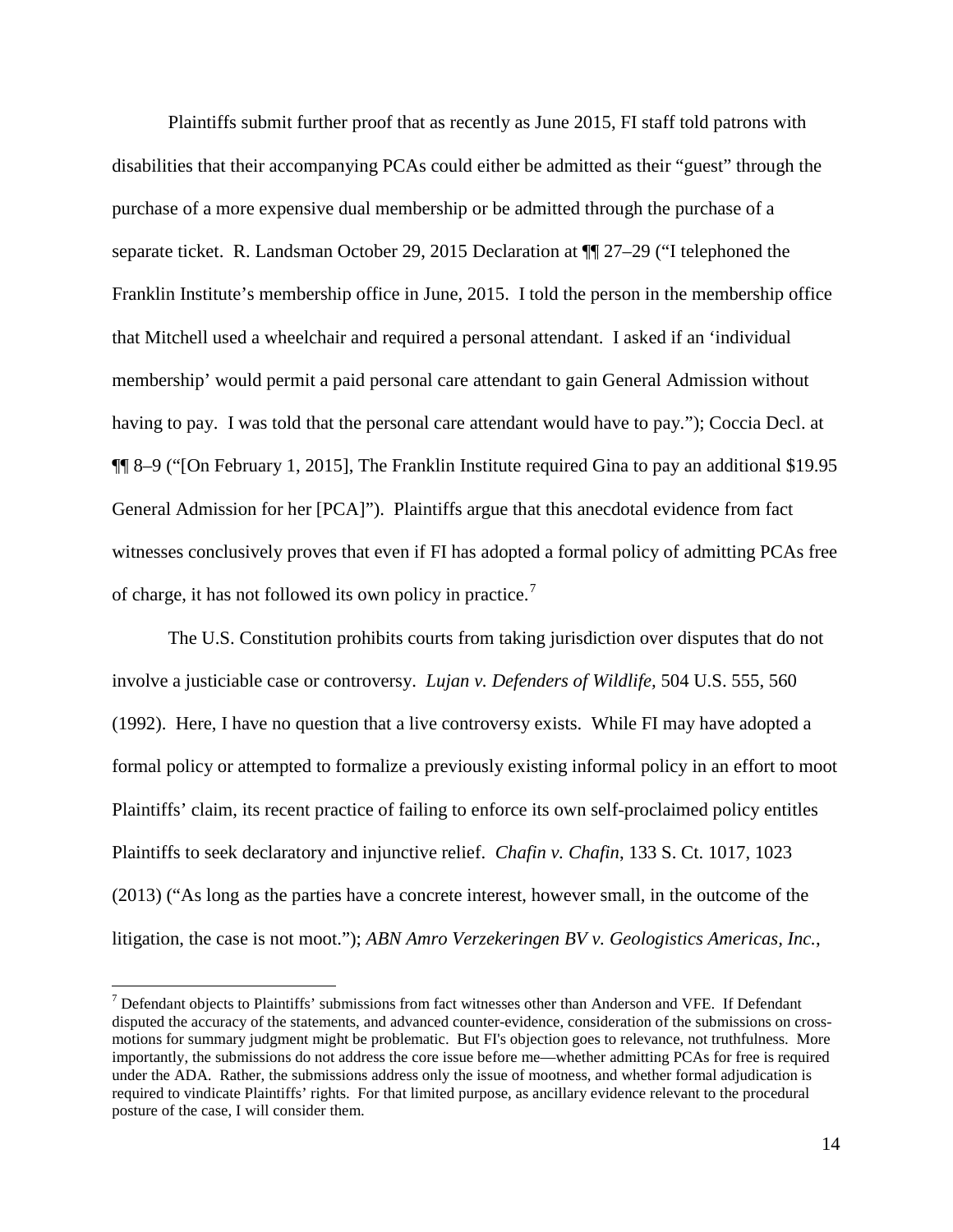485 F.3d 85, 94 (2d Cir. 2007) ("Mootness, in the constitutional sense, occurs when the parties have no 'legally cognizable interest' or practical 'personal stake' in the dispute, and the court is therefore incapable of granting a judgment that will affect the legal rights as between the parties."); *see also Honig v. Doe*, 484 U.S. 305, 306 (1988) ("[T]he conduct Smith complained of is 'capable of repetition, yet evading review.' Thus his EHA claims are not moot.").

Of greater significance here, this case falls within a specific rule on mootness, which provides that voluntary termination of an allegedly illegal practice does not divest the Court of jurisdiction. As eloquently explained by our Supreme Court in 1953:

[The] voluntary cessation of allegedly illegal conduct does not deprive the tribunal of power to hear and determine the case, i.e., does not make the case moot. A controversy may remain to be settled in such circumstances . . . The defendant is free to return to his old ways. This, together with a public interest in having the legality of the practices settled, militates against a mootness conclusion. For to say that the case has become moot means that the defendant is entitled to a dismissal as a matter of right . . . The courts have rightly refused to grant defendants such a powerful weapon against public law enforcement.

*United States v. W. T. Grant Co.*, 345 U.S. 629, 632 (1953) (internal citations omitted). The

continuing evolution of Defendant's position over the course of this litigation justifies Plaintiffs'

insistence upon formal adjudication.<sup>[8](#page-14-0)</sup>

I therefore hold that Plaintiffs' chief claim regarding a right to free general admission for

PCAs is not moot.

<span id="page-14-0"></span> <sup>8</sup> In a related context, discussed *infra*, Plaintiffs frame their concern as follows:

In the futile hope that adopting new policies might avoid condemnation of its previous policies, Franklin Institute announced several new policies for the first time in its memorandum of law opposing Plaintiffs' summary judgment. Defendant woke up one morning and decided to arbitrarily admit people with their PCAs at no additional charge when the IMAX Theater or Special Exhibition were less than 85% full. Without the declaratory and injunctive relief Plaintiffs seek in this action, Defendant can wake up tomorrow and again change its policies.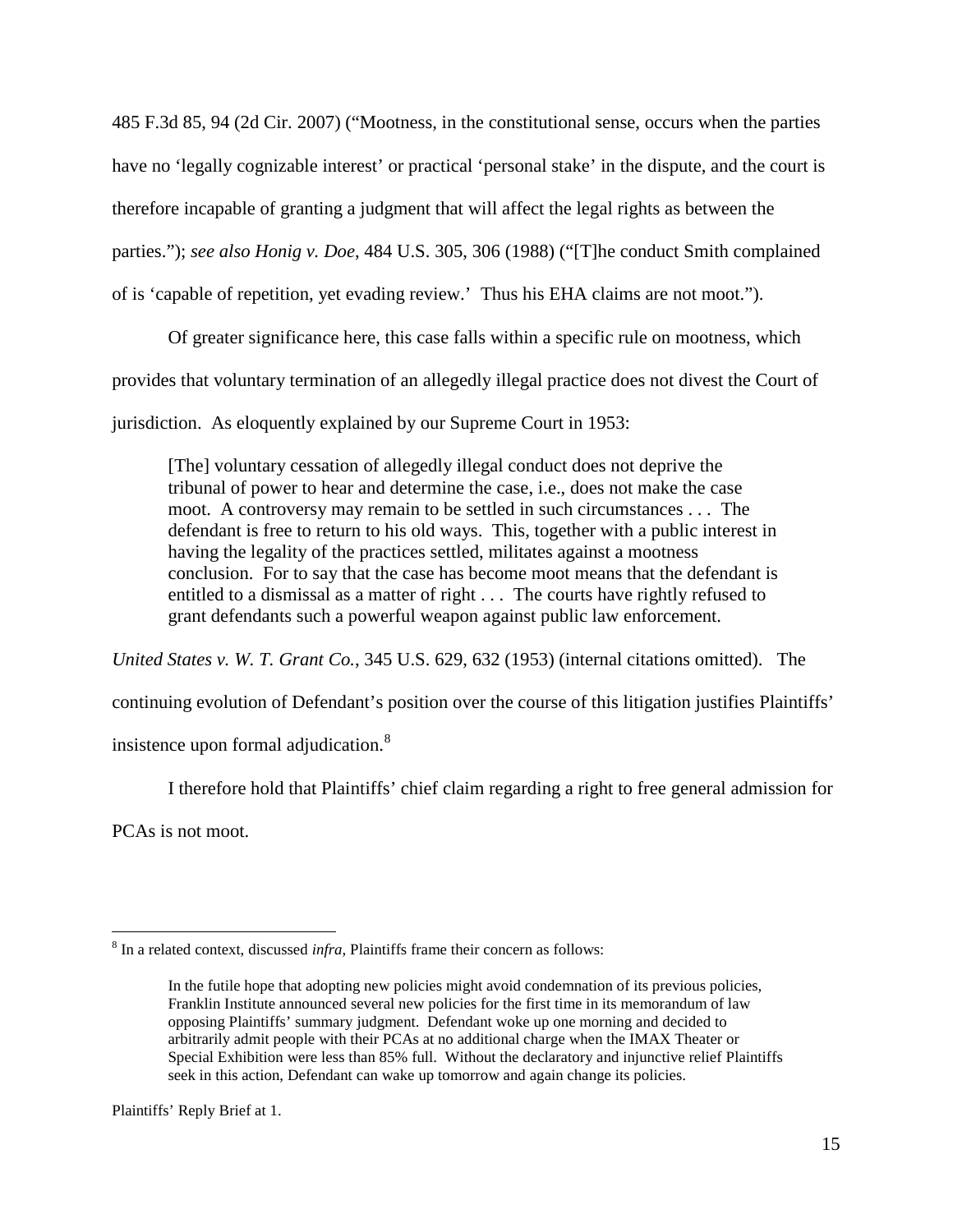# **b. Plaintiffs Have Standing to Challenge FI's Alleged Discriminatory Practices.**

Defendant further argues that Plaintiffs lack standing to bring their primary claim

regarding free general admission for PCAs.<sup>[9](#page-15-0)</sup> The Supreme Court set forth the three elements of

standing in *Lujan*:

First, the plaintiff must have suffered an "injury in fact"—an invasion of a legally protected interest which is (a) concrete and particularized … and (b) "actual or imminent, not 'conjectural' or 'hypothetical,' " .... Second, there must be a causal connection between the injury and the conduct complained of—the injury has to be "fairly ... trace[able] to the challenged action of the defendant, and not ... th[e] result [of] the independent action of some third party not before the court." …. Third, it must be "likely," as opposed to merely "speculative," that the injury will be "redressed by a favorable decision."

504 U.S. at 560–61 (internal citations omitted). Furthermore, " 'a plaintiff must demonstrate standing for each claim he seeks to press' and 'for each form of relief' that is sought." *Davis v. Fed. Election Comm'n*, 554 U.S. 724, 734 (2008) (citing *DaimlerChrysler Corp. v. Cuno,* 547 U.S. 332, 352 (2006)).

Defendant's challenge to Anderson's standing focuses on the first element, "injury in fact." FI avers that Anderson's PCAs have not been charged general admission when accompanying him to the museum, consistent with FI's alleged policy of free general admission for PCAs. Consequently, Defendant contends that Anderson has not suffered any cognizable injury. Anderson counters that he did in fact pay a general admission fee for his PCAs in recent years as part of FI's dual membership program, "which costs \$25 more per year than an Individual Membership, so that he could have his PCA accompany him as his fictitious 'guest.' " Plaintiffs' Opposition to Defendant's Motion at 2. Defendant in turn replies that this does not suffice because Anderson received a full refund of his dual membership at his request prior to initiating this action. Anderson Decl. at ¶ 6; Tachau Decl. at Exhibit 1.

<span id="page-15-0"></span> <sup>9</sup> FI concedes that Anderson has standing to challenge its policies regarding the IMAX Theater and Special Exhibitions.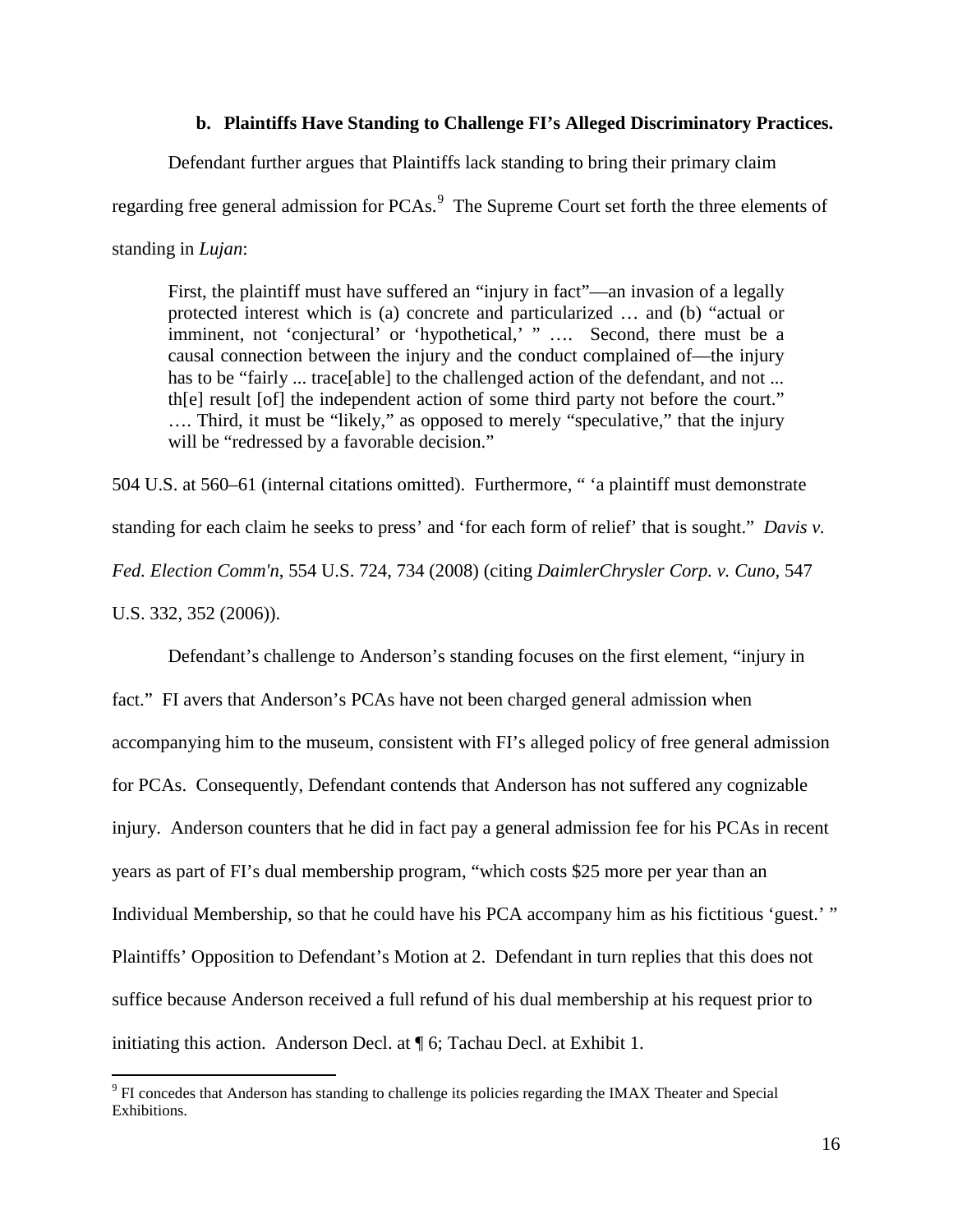I am satisfied that Anderson has individual standing to press his free general admission claim under the ADA. In order for Anderson and his PCA to be admitted to FI in recent years, he had to upgrade his membership to "dual" membership, which required an additional payment. Receipt of a refund strips Anderson of standing only if Defendant has policies and practices currently in place that allow appropriate access. The record in that respect is at best equivocal. The Institute's July 24, 2013 letter recognizes that Anderson's PCA was admitted because he had purchased a dual membership. Its reference to ADA-compliant policies is notable for its vagueness. In addition, as recently as December 2014, Anderson was informed that his PCAs would be charged a reduced child's fee for admission, serving as further proof that any policy of complimentary PCA admission was not being followed in practice. Defendant appropriately highlights evidence in the record that in the recent past, PCAs have been admitted to FI free of charge on occasion, but the record lacks evidence that such admissions were the result of a formal, dependable, institutionalized policy that Anderson could expect to rely on in the future.

Anderson further submits that it would have been futile for him to return to FI after receiving the July 2013 letter and being informed by a ticket seller in December 2014 that his PCA would be charged a child's admission fee, thereby establishing an injury under the deterrent effect doctrine. My colleague Judge Surrick recently provided a superb summary of the rule:

The alternative method of showing an injury in fact to support injunctive relief is referred to as the deterrent effect test. Under the deterrent effect test, a plaintiff is considered to have suffered an actual injury when he or she is deterred from patronizing a public accommodation because of accessibility barriers. To satisfy this test, a plaintiff must show that he or she has actual knowledge of barriers preventing equal access and a reasonable likelihood that the plaintiff would use the facility if not for the barriers. . . . [T]he ADA "expressly contemplates loss of opportunity as an actionable injury." In addition, Title III explicitly does not require "a person with a disability to engage in a futile gesture if such person has actual notice that a person or organization ... does not intend to comply [with Title III of the ADA]." The Supreme Court has also supported a broad approach of showing an injury in fact in Title III ADA cases.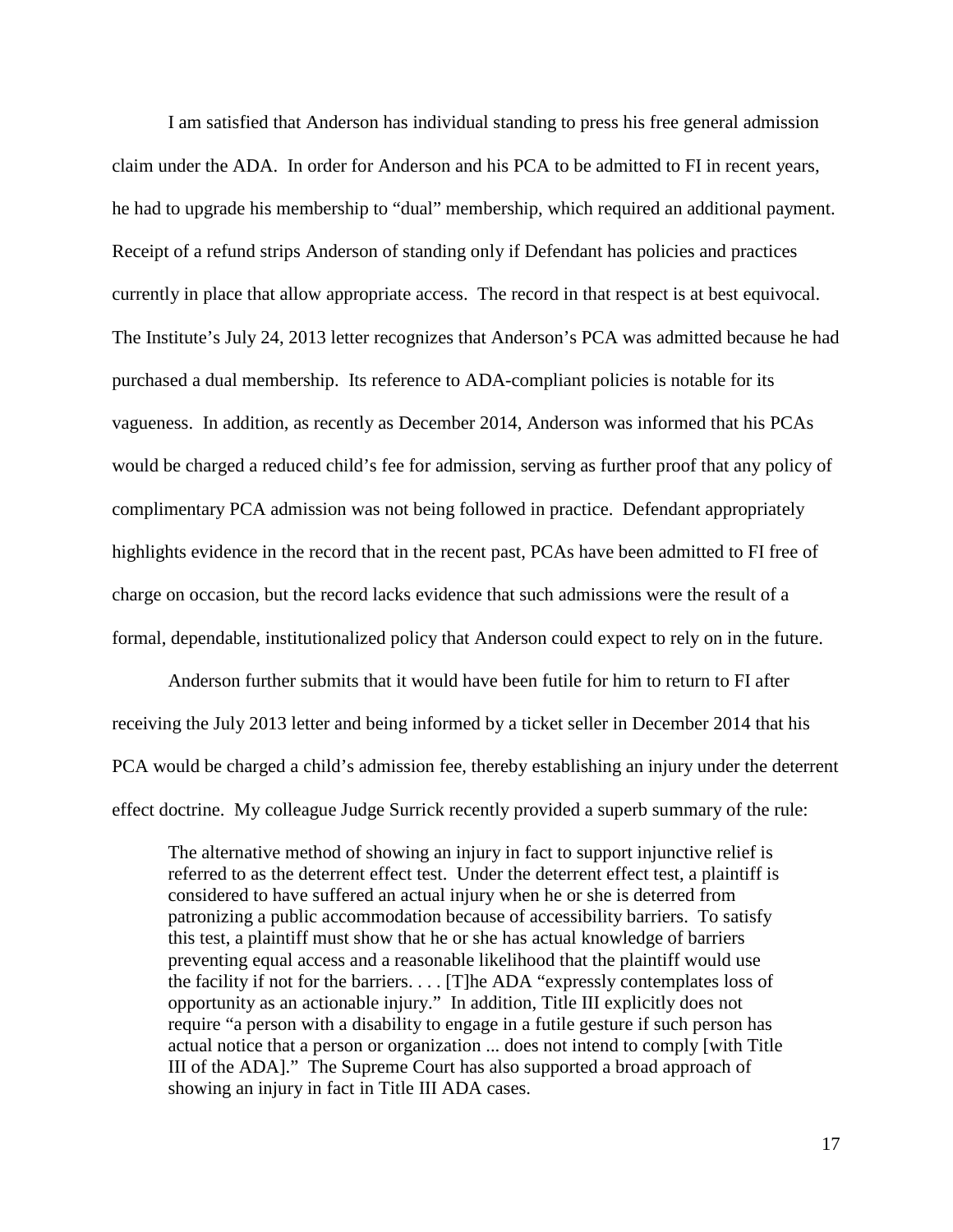*Garner v. VIST Bank*, No. 12-5258, 2013 WL 6731903, at \*6 (E.D. Pa. Dec. 20, 2013) (internal citations collecting cases omitted). Here, Anderson was clearly deterred from visiting FI on a regular basis despite his desire to do so. Tachau Decl. at ¶ 17 ("He wants to visit the Franklin Institute on a regular basis, as he has done in the past, but will do so only if he does not have to pay admission for his personal care attendant to assist him in the IMAX Theater or Special Exhibitions.") and Exhibit 1 (expressing appreciation on behalf of FI for Anderson's years of support and visitation and requesting that Anderson consider returning to FI at some point in the future despite its PCA admission policies).

Taken together, Anderson's initiation of this suit and FI's initial response that it had a legal right to charge PCAs for general admission are sufficient to show "actual knowledge of barriers preventing equal access and a reasonable likelihood that the plaintiff would use the facility if not for the barriers." *Garner*, 2013 WL 6731903, at \*6. In turn, I am persuaded that Anderson was deterred from patronizing FI due to his actual notice of accessibility barriers. Anderson therefore has standing to seek relief to avoid a "real, immediate, and direct" prospective injury. *Davis*, 554 U.S. at 734; *City of LA v. Lyons*, 461 U.S. 95, 102 (1983) ("Past wrongs were evidence bearing on 'whether there is a real and immediate threat of repeated injury.' "); *Doran v. 7-Eleven, Inc.*, 524 F.3d 1034, 1041 (9th Cir. 2008) ("Allegations that a plaintiff has visited a public accommodation on a prior occasion and is currently deterred from visiting that accommodation by accessibility barriers establish that a plaintiff's injury is actual or imminent."). Under the totality of the circumstances, Anderson has suffered a cognizable injury for purposes of standing.

Because Anderson has standing to maintain this action, and Plaintiffs both advance the same position regarding FI's alleged discriminatory practices under the ADA, I do not need to

18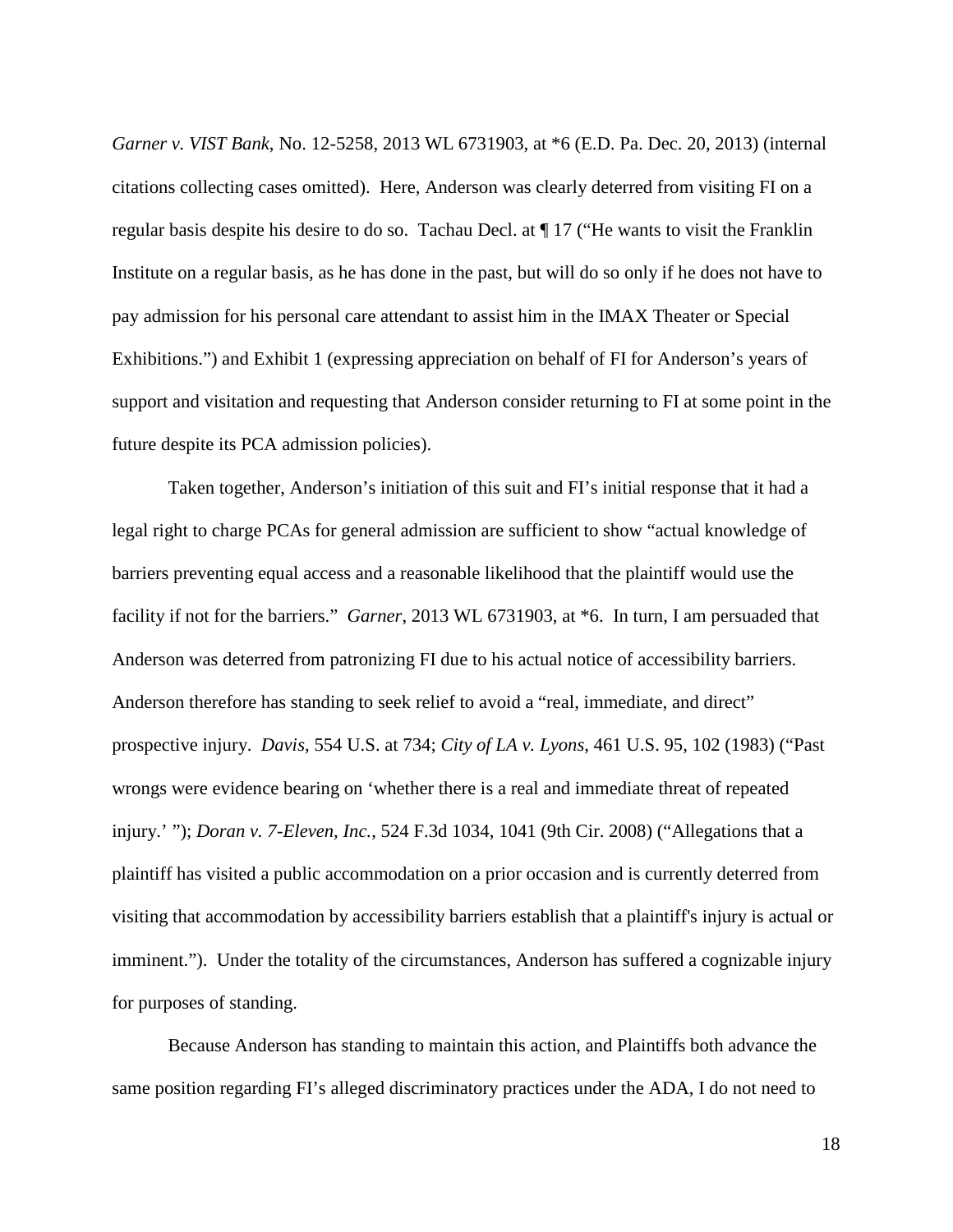reach the more complex question of whether VFE has standing. *Bowsher v. Synar*, 478 U.S. 714, 721 (1986); *Shumaker v. Nix*, 965 F.2d 1262, 1264 n.1 (3d Cir. 1992) ("Because Schumacher has standing to maintain this action, and Schumacher and Hodge present identical challenges to Rule  $203(a)(2)(ii)$ , we need not consider whether Hodge would have standing to bring this action individually.")<sup>10</sup> Accordingly, I turn to the merits of this action.

# **c. Merits Analysis – Violation and Proposed Remedy**

Although there are technically three counts remaining, I agree with Defendant that the substance of Plaintiffs' claims all challenge the same policy and are ultimately subject to the same analysis. Defendant's Motion at 1 n.2.

In 1990, Congress enacted the ADA "to remedy widespread discrimination against disabled individuals. In studying the need for such legislation, Congress found that 'historically, society has tended to isolate and segregate individuals with disabilities, and, despite some improvements, such forms of discrimination against individuals with disabilities continue to be a serious and pervasive social problem.' " *PGA Tour, Inc. v. Martin*, 532 U.S. 661, 674–75  $(2001).$ <sup>11</sup> Title III of the ADA and its implementing regulations prohibit "public"

"individuals with disabilities are a discrete and insular minority who have been faced with restrictions and limitations, subjected to a history of purposeful unequal treatment, and relegated to a position of political powerlessness in our society, based on characteristics that are beyond the control of such individuals and resulting from stereotypic assumptions not truly indicative of the individual

<span id="page-18-0"></span> $10$  Although it is unnecessary to engage in a comprehensive analysis of whether VFE possesses representational standing, organizational standing, or prudential standing, it has advanced cogent arguments as to its interests.

<span id="page-18-1"></span><sup>&</sup>lt;sup>11</sup> Providing historical context regarding everyday discrimination faced by disabled persons and the corresponding need to pass remedial legislation, the Supreme Court has explained:

The ADA was passed by large majorities in both Houses of Congress after decades of deliberation and investigation into the need for comprehensive legislation to address discrimination against persons with disabilities. In the years immediately preceding the ADA's enactment, Congress held 13 hearings and created a special task force that gathered evidence from every State in the Union. The conclusions Congress drew from this evidence are set forth in the task force and Committee Reports, described in lengthy legislative hearings, and summarized in the preamble to the statute. Central among these conclusions was Congress' finding that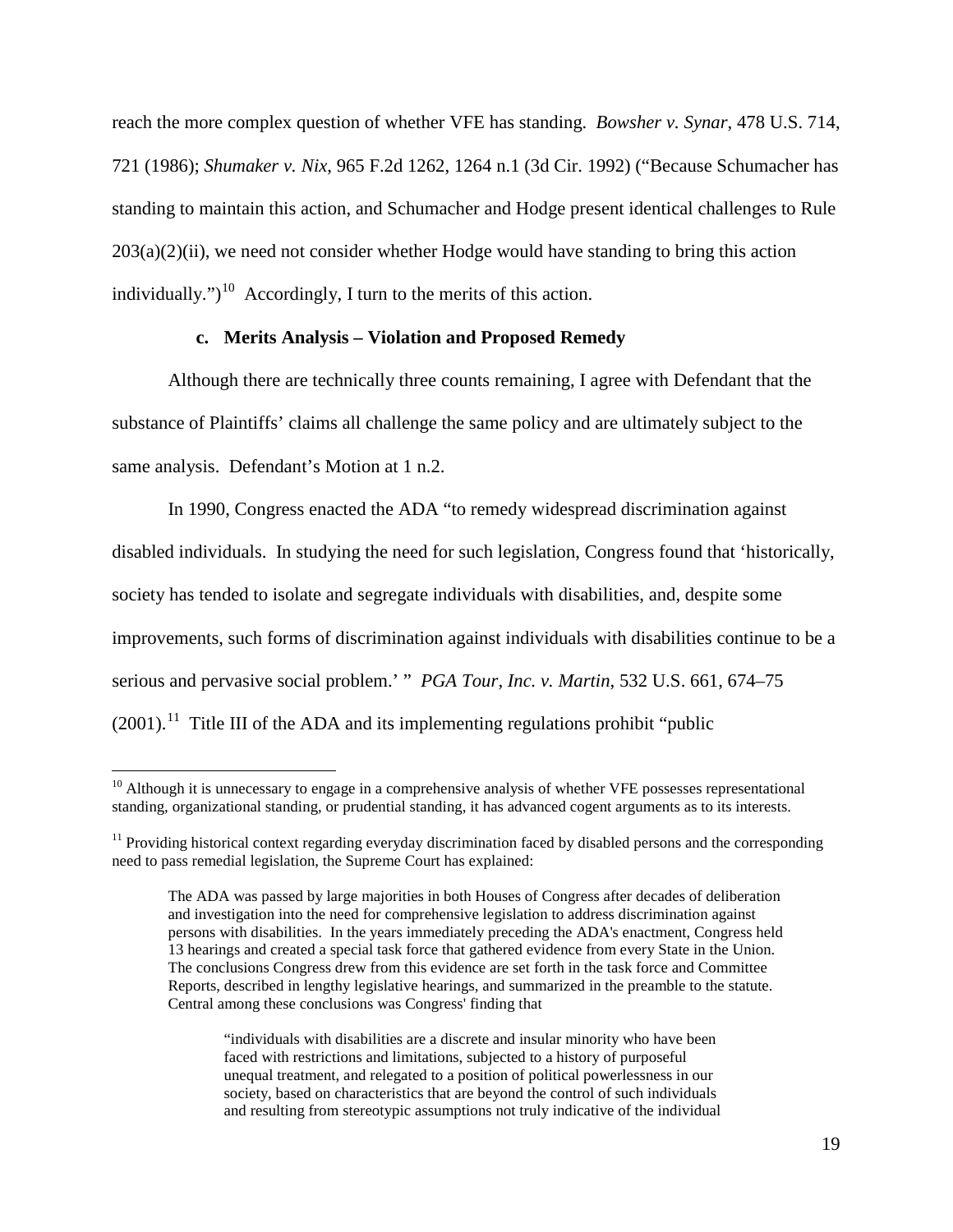accommodations," including museums, theaters, stadiums, and other places "of exhibit entertainment," from discriminating against people with disabilities. 42 U.S.C.  $\S 12181(7)(C)\&(H)$ . Specifically, "[n]o individual shall be discriminated against on the basis of disability in the full and equal enjoyment of the goods, services, facilities, privileges, advantages, or accommodations of any place of public accommodation." 42 U.S.C. § 12182(a).

Discrimination under the ADA includes failure to afford an individual or class of individuals the equal opportunity to participate in or benefit from a good, service, or facility as able-bodied individuals on the basis of disability. 42 U.S.C. § 12182(b)(1)(A)(ii); *see generally*  42 U.S.C. § 12101. An entity can also be held liable for ADA discrimination for failing to reasonably modify its policies and practices to accommodate individuals with disabilities absent proof "that making such modifications would fundamentally alter the nature of such goods, services, facilities, privileges, advantages, or accommodations." 42 U.S.C. § 12182(b)(2)(A)(ii). In addition, a "public accommodation may not impose a surcharge on [disabled persons] to cover the costs of measures, such as the provision of auxiliary aids, barrier removal, alternatives to barrier removal, and reasonable modifications in policies, practices, or procedures, that are required to provide [those individuals] with the nondiscriminatory treatment required by the Act or this part." 28 C.F.R. § 36.301(c).

> ability of such individuals to participate in, and contribute to, society." 42 U.S.C. § 12101(a)(7).

*Tennessee v. Lane*, 541 U.S. 509, 516–17 (2004).

Invoking "the sweep of congressional authority, including the power to enforce the fourteenth amendment and to regulate commerce," the ADA is designed "to provide a clear and comprehensive national mandate for the elimination of discrimination against individuals with disabilities." §§ 12101(b)(1), (b)(4). It forbids discrimination against persons with disabilities in three major areas of public life: employment, which is covered by Title I of the statute; public services, programs, and activities, which are the subject of Title II; and public accommodations, which are covered by Title III.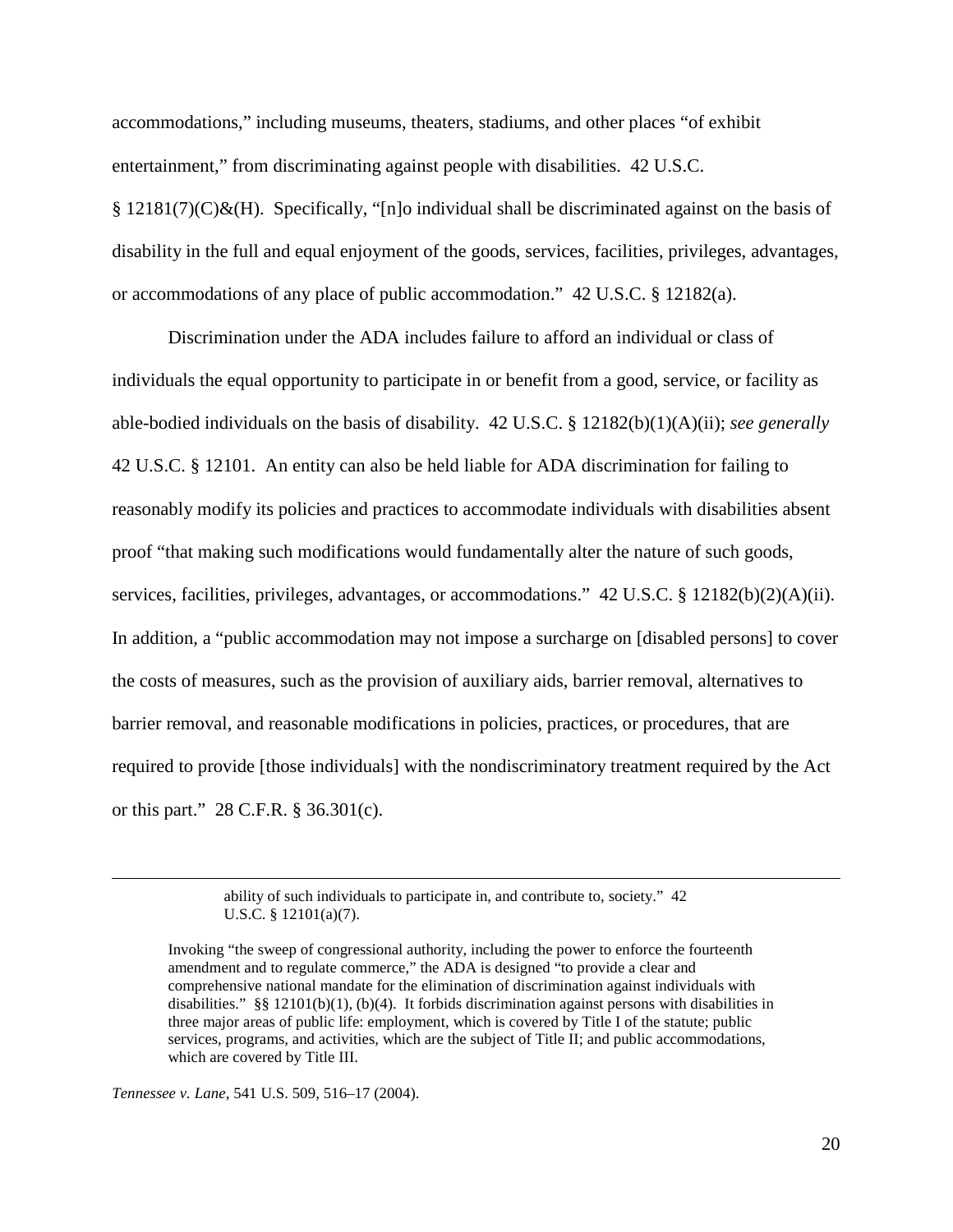The above statutory requirements and definitions have been condensed by the case law into a three part test: "[t]o state a claim of disability discrimination under Title III of the ADA, a plaintiff must show (1) discrimination on the basis of a disability; (2) in the full and equal enjoyment of goods, services, facilities, privileges, advantages or accommodations of any place of public accommodation; (3) by the public accommodation's owner, lessor or operator." *See, e.g., Harty v. Burlington Coat Factory of Pennsylvania, L.L.C.*, No. 11-01923, 2011 WL 2415169, at \*9 (E.D. Pa. June 16, 2011) (internal citations omitted); *Dempsey v. Pistol Pete's Beef N Beer, LLC*, No. 08-5454, 2009 WL 3584597, at \*3 (D.N.J. Oct. 26, 2009). The first and

third elements of this test are not in dispute. Defendant's challenge to Plaintiffs' case focuses on part two: the right to full and equal enjoyment of goods and services.

# 1. General Admission

Anderson argues that he cannot participate in or benefit from FI's services without the assistance of a PCA, and that free admission is a required modification. Plaintiffs further contend that because Anderson needs a PCA, requiring one to pay a separate fee for any type of admission would constitute an illegal surcharge.<sup>[12](#page-20-0)</sup> Plaintiffs assert that the requested

<span id="page-20-0"></span> $12$  I recognize that Plaintiffs' use of the term "surcharge" differs from the typical usage of the word, which is commonly understood to include the cost of a physical modification, like barrier removal, or a tangible accommodation, such as affirmatively providing auxiliary aids. "In many instances, meeting the 'surcharge' element will be *pro forma* if the case involves a fee that was placed only on disabled persons in addition to a fee that is paid by disabled and non-disabled persons alike. The classic example under Title III is a doctor's office that charges deaf patients for the use of sign language interpreters. The fee is added to a standard charge for the doctor's services which is set without regard to a patient's disabilities, and therefore the fee for the interpreter's services is a surcharge." *Duprey v. State of Conn., Dep't of Motor Vehicles*, 28 F. Supp. 2d 702, 707 (D. Conn. 1998) (declaring that State's practice of charging disabled persons \$5.00 fee for issuance of handicapped parking placards and special license plates constituted a discriminatory surcharge in violation of ADA).

Here, Plaintiffs argue that just as the "additional administrative cost of issuing handicapped parking placards cannot be passed on to people with disabilities to afford them equal access," the lost profit of waiving the admission fee for PCAs cannot be passed on to Plaintiffs. Plaintiffs' Memorandum of Law in Support of Plaintiffs' Motion for Summary Judgment (hereinafter, "Plaintiffs' Motion") at 22.

In a related line of argument, Plaintiffs also contend that this "surcharge" amounts to the imposition of eligibility criteria that screen out disabled individuals in violation of the ADA. *See* 42 U.S.C. § 12182(b)(2)(A)(i) ("discrimination includes . . . eligibility criteria that screen out or tend to screen out an individual with a disability or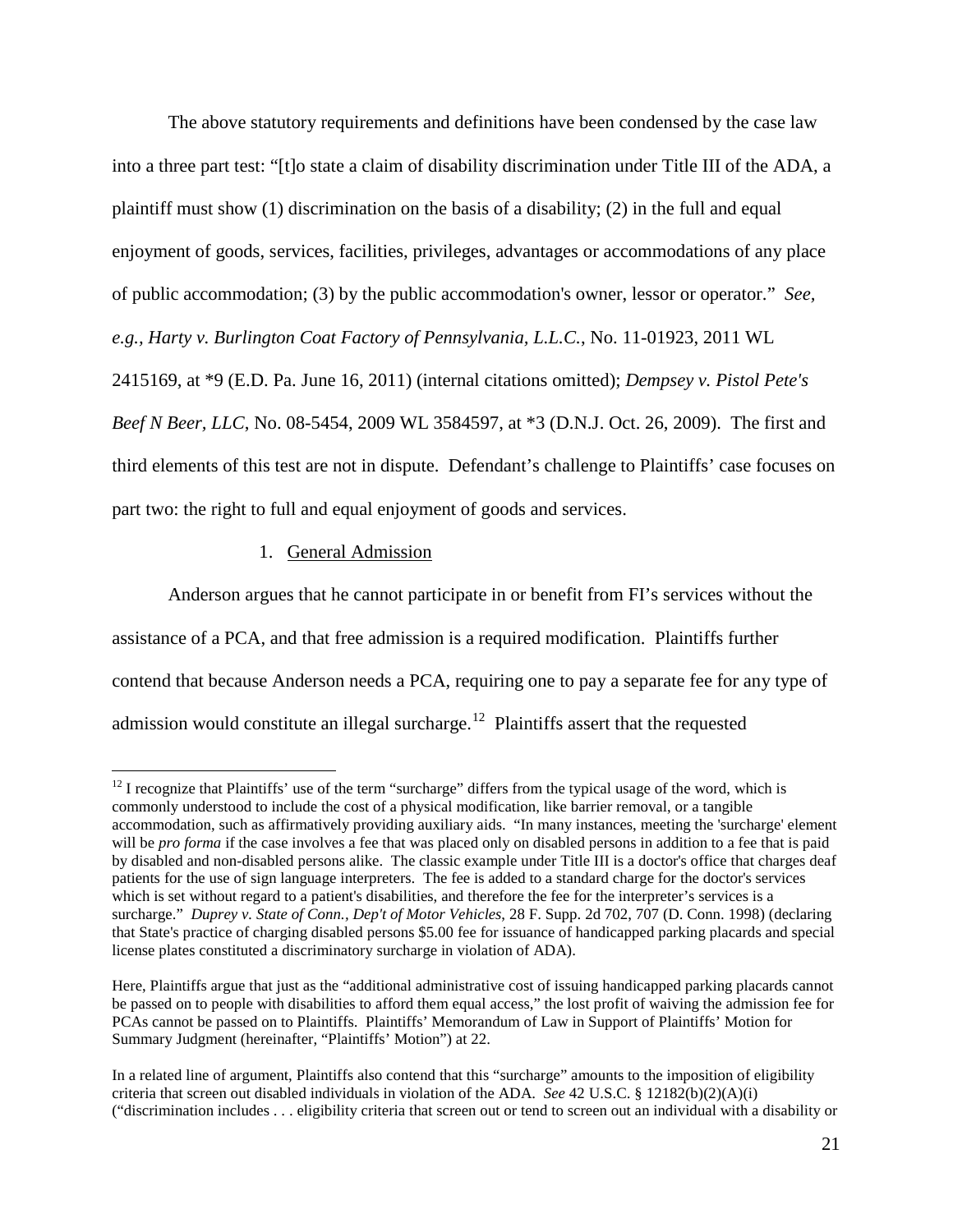modification of waiving all admission fees for PCAs is patently reasonable, and FI has failed to show that adopting the suggested modification would result in a fundamental alteration of FI or cause an undue burden. Finally, they argue that Defendant's self-proclaimed policy of admitting PCAs free of charge serves as a functional admission that such a policy does not amount to an undue burden or fundamental alteration.

Apart from its arguments on mootness and standing, which I have rejected, Defendant does not address the legal merits of Plaintiffs' primary claim regarding general admission. Given FI's shift in position since argument on its Motion to Dismiss, I interpret Defendant's (newly discovered yet already existing?) policy as a *de facto* admission of ADA liability regarding Plaintiffs' chief claim. I further agree with Plaintiffs that FI's policy—regardless of whether it was first promulgated or merely reinforced in response to this litigation—conclusively establishes that admitting PCAs at no charge does not amount to an undue financial burden or a fundamental alteration of FI. Consequently, I hold that the ADA requires PCAs to receive free general admission when accompanying their severely disabled clients to FI.

#### 2. Admission to Limited Capacity Events and the IMAX Theater

Defendant continues to contest the remainder of Plaintiffs' claims, essentially arguing that disabled patrons in Anderson's situation are treated equally with other members of the public. I disagree.

 $\overline{a}$ 

any class of individuals with disabilities from fully and equally enjoying any goods, services, facilities, privileges, advantages, or accommodations, unless such criteria can be shown to be necessary . . .") *and* 28 C.F.R. § 36.301(a) ("A public accommodation shall not impose or apply eligibility criteria . . . ").

In response to both arguments, Defendant again emphasizes its allegedly "neutral" treatment of all patrons regardless of disability. Because Defendant's arguments do not pass muster in the reasonable modification context, I do not need to reach the separate but related questions of whether its conduct constitutes a "surcharge" and/or an "eligibility criterion."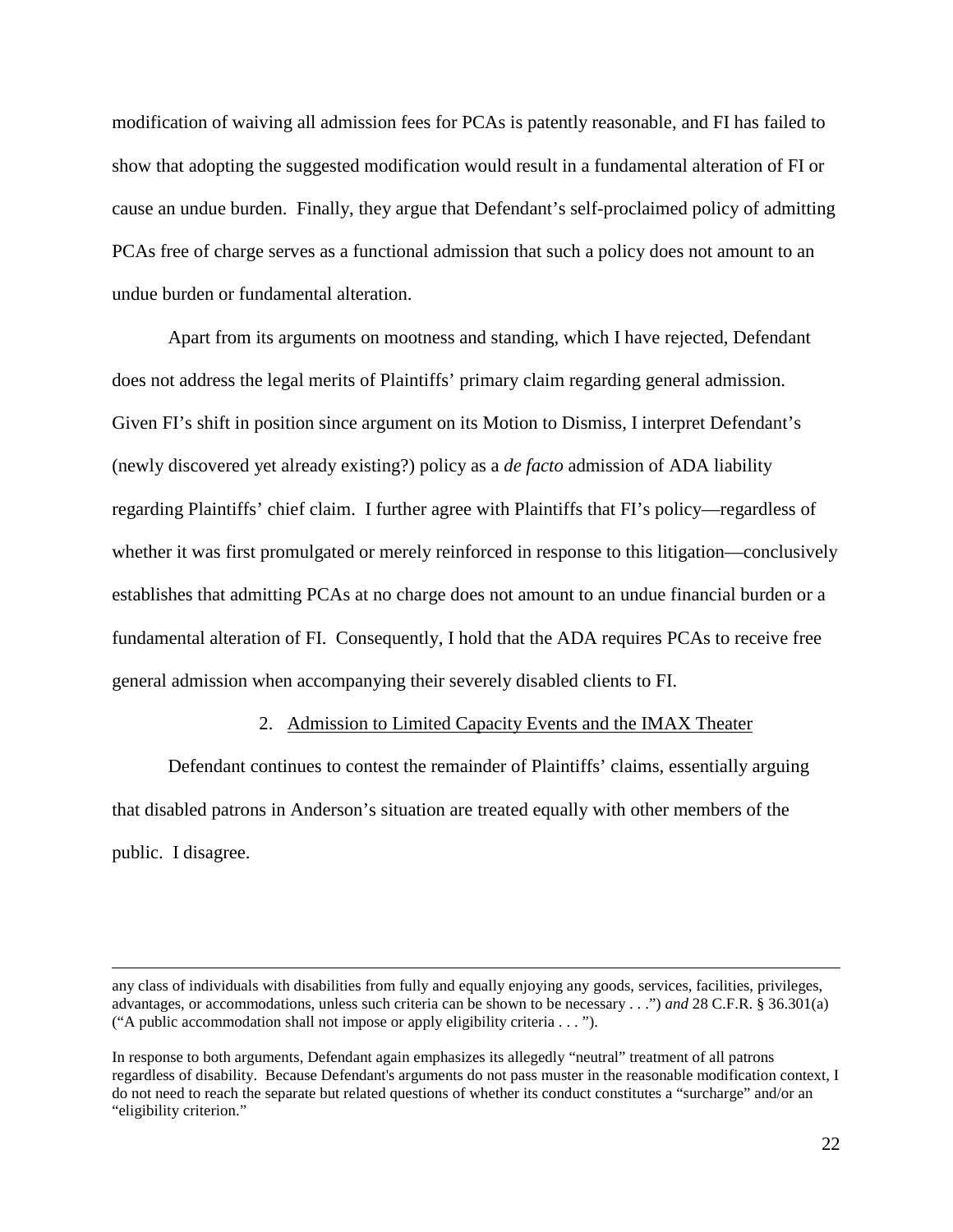# *A. Right to Full and Equal Access*

Preliminarily, it is important to recognize one of the paradoxes of the ADA: that the disabled must in some circumstances be treated in a way that is facially unequal in order to ensure genuine equality. The ADA affords disabled individuals with a right to full and equal enjoyment of any place of public accommodation. 42 U.S.C. § 12182(a). Equal treatment under the ADA may functionally result in preferential treatment for disabled persons. *U.S. Airways, Inc. v. Barnett*, 535 U.S. 391, 397 (2002). In the Supreme Court's words,

The Act requires preferences in the form of "reasonable accommodations" that are needed for those with disabilities to obtain the *same* . . . opportunities that those without disabilities automatically enjoy. By definition any special "accommodation" requires [a defendant] to treat [an individual] with a disability differently, *i.e.,* preferentially. And the fact that the difference in treatment violates an employer's disability-neutral rule cannot by itself place the accommodation beyond the Act's potential reach.

*Id.* As stated by Plaintiffs, "nondisabled persons can enjoy FI without worrying about walking, manually manipulating interactive exhibits, reading the signs in the exhibits, toileting needs, readjusting their position in wheelchairs, safety, eating, and drinking." Plaintiffs' Motion at 15. Anderson, however, is effectively denied meaningful admission unless he pays for the admission of his employed PCAs. Nondisabled persons enter FI and participate after paying only for themselves. Anderson and other similarly situated disabled persons do not have that luxury.

Defendant counters that disabled persons in Anderson's class are treated equally to all other patrons who are required to pay an additional admission fee when accompanied by a guest, citing able-bodied patrons who require assistance, such as a child's nanny or chaperone, as examples. Plaintiffs respond as follows:

*Under the ADA, a nanny is to a PCA what a pet is to a service animal.* Both may be accompanying a person in a public place, but the PCA and the service animal are present to enable the person with a disability to enjoy equal access to the program or service and are protected under the law. Even where pets are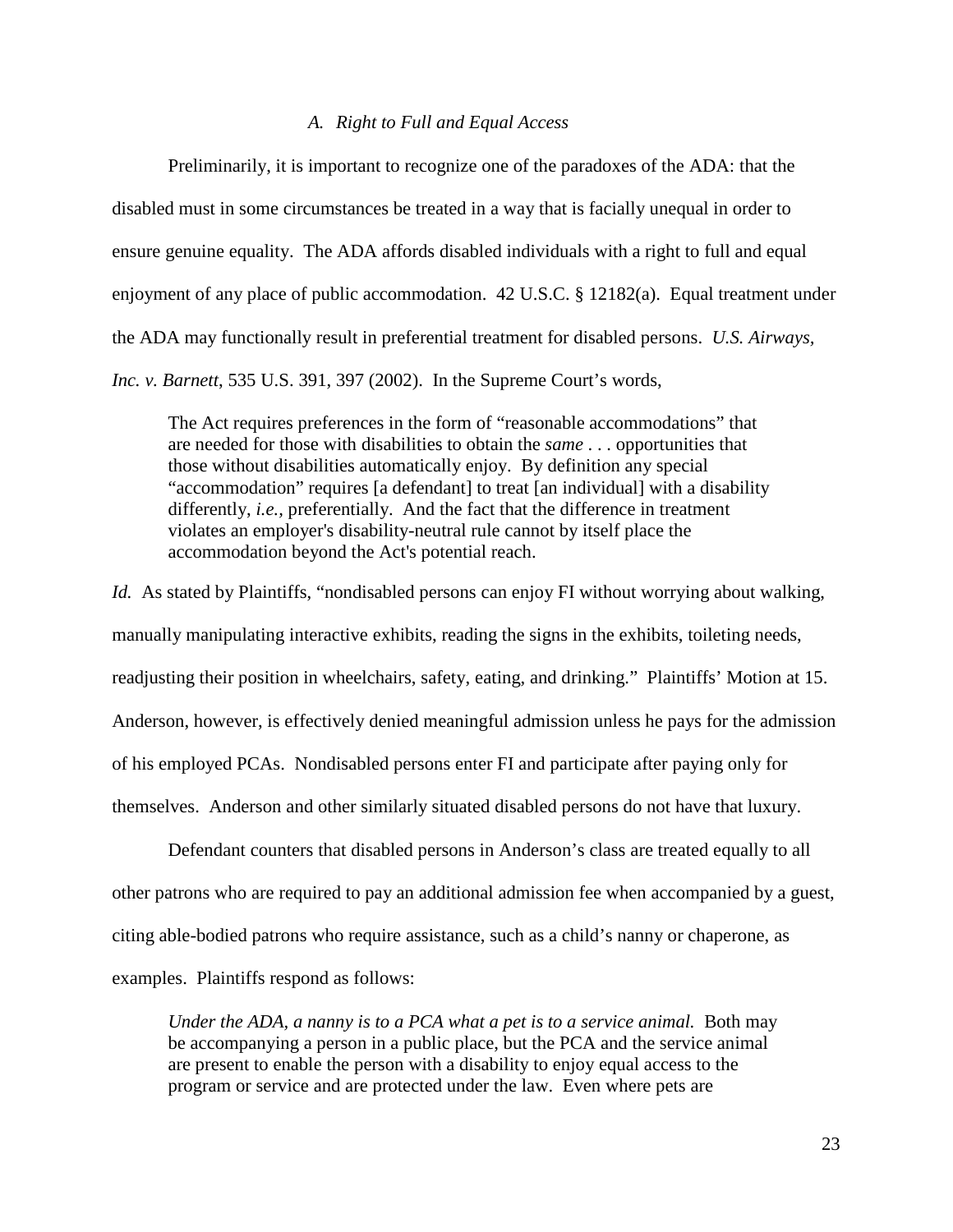prohibited, the ADA requires public accommodations to admit service animals. The nanny and the pet are not protected under the law.

Plaintiffs' Reply Brief in Support of their Motion for Summary Judgment ("Plaintiffs' Reply Brief") at 10 (emphasis added). I find Plaintiffs' counter analogy instructive. For purposes of the ADA, a child's nanny and a family pet plainly fall outside the contours of the statute. A service animal, however, receives specialized treatment—the same specialized treatment Plaintiffs' request for PCAs who provide comparable assistance to their clients. Defendant's insistence on equating disabled individuals to children not only misstates Plaintiffs' legal position, it runs counter to one of the goals of the ADA. *See, e.g., Barnett*, 535 U.S. at 391 ("The statute seeks to diminish or to eliminate the stereotypical thought processes, the thoughtless actions, and the hostile reactions that far too often bar those with disabilities from participating fully in the Nation's life . . . ").

Defendant's theory that no violation exists because Anderson receives the same treatment as all other patrons reflects a misreading of the case law and a lack of appreciation for one of the chief purposes of the ADA. Because disabled people are not similarly situated to the ablebodied, a facially neutral policy can still result in discrimination. The ADA was promulgated in part to level the playing field for disabled individuals, who begin with a disadvantage. Stated differently, if disabled persons protected under the ADA were similarly situated to all other persons, there would be no need for the ADA in the first place. The need to offset that disadvantage is what justifies preferential treatment of disabled persons when warranted under the statute. Defendant cites cases standing for the proposition that disabled people are not generally entitled to a benefit or opportunity that exceeds what is available to the general

24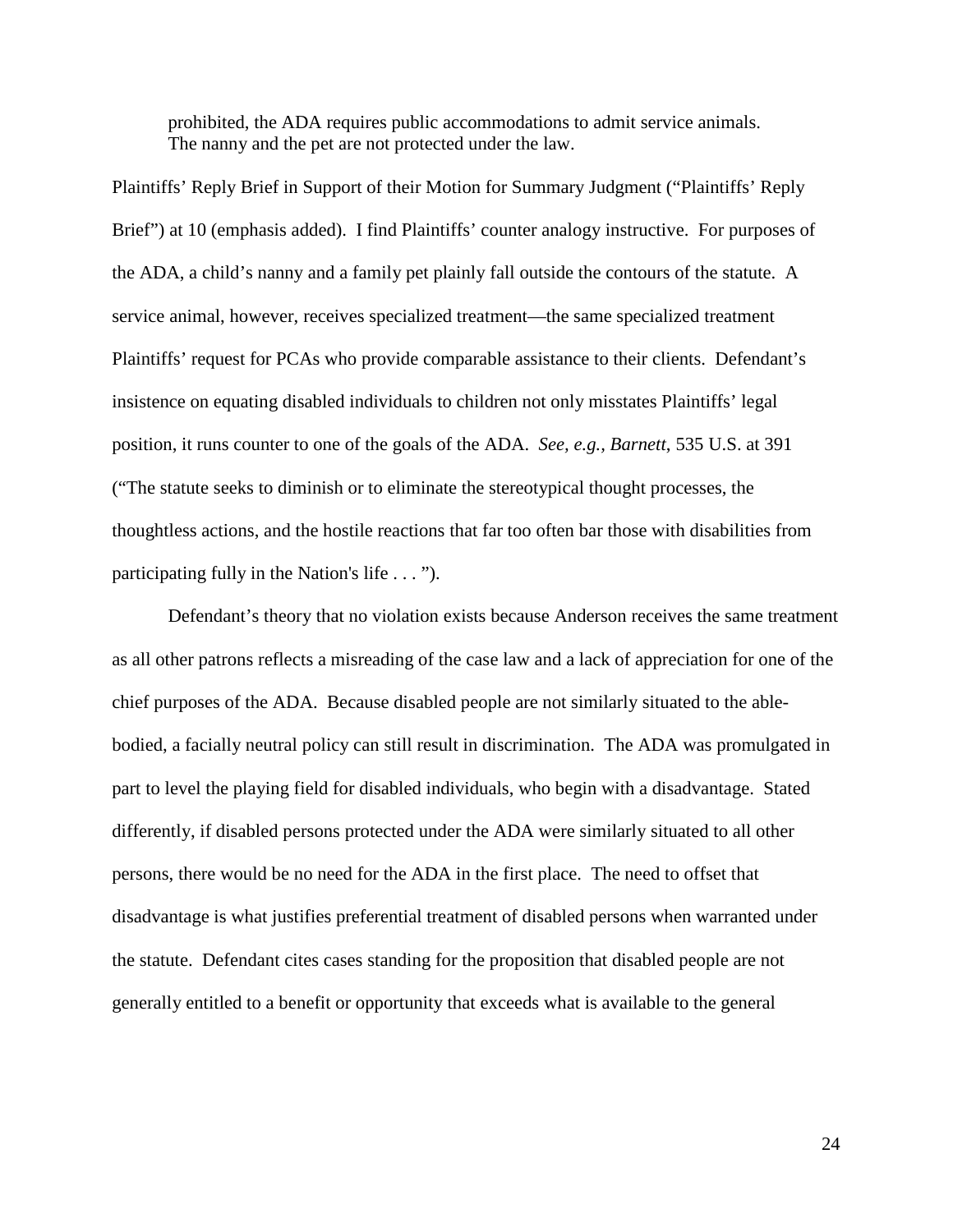public.[13](#page-24-0) I agree, but that is not what is at issue here. Accommodating Plaintiffs does not come at the expense of nondisabled patrons in any way.

Defendant's "argument fails to recognize what the Act specifies, namely, that preferences will sometimes prove necessary to achieve the Act's basic equal opportunity goal." *Id*. Of particular significance here, the Supreme Court has instructed that the "benefit itself, of course, cannot be defined in a way that effectively denies otherwise qualified handicapped individuals the meaningful access to which they are entitled; to assure meaningful access, reasonable accommodations in the grantee's program or benefit may have to be made." *Alexander v. Choate*, 469 U.S. 287, 301 (1985).<sup>14</sup> Plaintiffs have demonstrated that Anderson cannot meaningfully access FI and receive all of its benefits without the assistance of a PCA. Consequently, a benefit exceeding that of the general public is necessary for Anderson to achieve the baseline of equality. Defendant's argument that every person is equally charged admission

<span id="page-24-0"></span> <sup>13</sup> *See, e.g., Access Now, Inc. v. S. Florida Stadium Corp.*, 161 F. Supp. 2d 1357, 1367 (S.D. Fla. 2001) ("The Act does not require a facility to afford a disabled guest a greater opportunity to purchase seats than his able-bodied counterpart."); *Louie v. Nat'l Football League*, 185 F. Supp. 2d 1306, 1309 (S.D. Fla. 2002) ("the ADA does not require the NFL to provide . . . disabled individuals a ticket to the Super Bowl due to their disabled status, rather, the ADA prohibits the NFL from denying Shotz and other disabled individuals an opportunity to obtain a Super Bowl ticket"). Both of these cases involved the proverbial "Zero Sum Game." The plaintiff was competing with nondisabled patrons for a fixed number of seats with the result that accommodating the plaintiffs would penalize other members of the general public. *Id.* In this regard, Plaintiffs here are not seeking a greater opportunity to purchase seats than their able-bodied counterparts. Just as a nondisabled person could be denied admission to the IMAX Theater if a film sold out, Anderson too could find himself competing for available spots in the handicapped section with other disabled patrons at a crowded showing.

<span id="page-24-1"></span><sup>&</sup>lt;sup>14</sup> Although *Choate* involved the ADA's predecessor, Section 504 of the Rehabilitation Act ("RA"), the Supreme Court's analysis is applicable here due to the close alignment of the spirit and substance of the ADA and the RA. *See Chambers ex rel. Chambers v. Sch. Dist. Of Philadelphia Bd. Of Educ.*, 587 F.3d 176, 189 (3d Cir. 2009) ("Because the same standards govern both the Chambers' RA and ADA claims, we may address both claims in the same breath."); *Emerson v. Thiel Coll.*, 296 F.3d 184, 189 (3d Cir. 2002) ("We recognize that the Rehabilitation Act and the ADA generally are interpreted consistently."); *DeFreitas v. Montgomery Cty. Corr. Facility*, No. 08-5330, 2012 WL 2920219, at \*13 (E.D. Pa. July 18, 2012), *aff'd,* 525 F. App'x 170 (3d Cir. 2013) ("Under the ADA and the Rehabilitation Act, public entities are to 'make reasonable modifications in policies, practices, or procedures when the modifications are necessary to avoid discrimination on the basis of disability, unless the public entity can demonstrate that making the modifications would fundamentally alter the nature of the service, program, or activity.' ").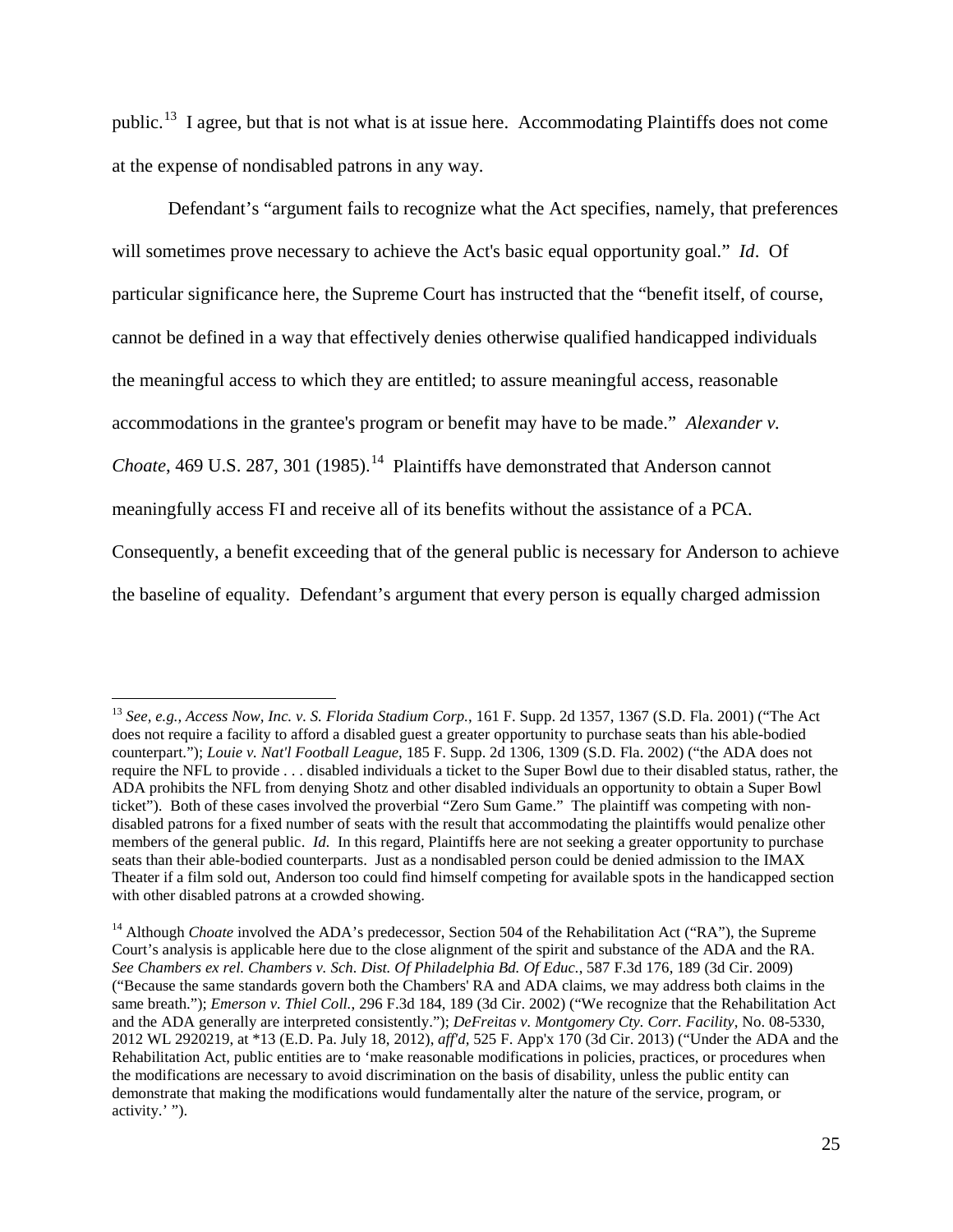regardless of the circumstances does not address the needs Anderson has stemming from his disability that other patrons do not.

Defendant next argues that even if Anderson is denied access, it is not *on the basis of*  disability. FI first emphasizes that it charges PCAs individually for admission, as opposed to charging disabled persons double admission. This is pure sophistry, as a PCA is not a patron in his own right, but at the museum solely because of the need to render supportive services. The opportunity to charge a fee is wholly derivative of the PCA's professional role. The FI next advances an argument worthy of the antagonist in a Dickens novel: if an individual with a disability lacks the funds to purchase the PCA's ticket, any alleged discrimination is on the basis of economic class—not disability. Given that free admission of PCAs literally costs the Institute nothing, except the chance to charge a fee to a patron who would otherwise never have come, the callousness of this argument is remarkable.

FI's economic argument is rooted in its recent adoption of another new policy: participation in the ACCESS Admission program.<sup>[15](#page-25-0)</sup> "The ACCESS program is for all lowincome individuals receiving public benefits such as cash assistance, food, or medical benefits, regardless of disability." Plaintiffs' Reply Brief at 4. Larry Dubinski, President and CEO of FI, declares that FI has participated in the ACCESS program since September 1, 2015.<sup>[16](#page-25-1)</sup> L. Dubinski December 18, 2015 Supplemental Declaration at ¶¶ 3–4. "ACCESS cardholders

<span id="page-25-0"></span><sup>&</sup>lt;sup>15</sup> Pennsylvania residents who utilize an EBT card to obtain public benefits qualify as "ACCESS Cardholders." ACCESS Admission is a volunteer City-wide initiative within the cultural and educational communities that invites ACCESS Cardholders to visit participating museums, science centers, historic sites, and other local cultural attractions at a deeply discounted rate, similar to the reduced rate offered to students and senior citizens. *See http://www.art-reach.org/programs/access-admission/* (last visited May 3, 2016).

<span id="page-25-1"></span><sup>&</sup>lt;sup>16</sup> It is noteworthy that Defendant's corporate designee explicitly denied any knowledge of a disabled person's use of "access cards" during his 30(b)(6) deposition in October 2015. Collins Dep. at 280:23–281:8. The most cynical interpretation of this would be that FI first learned of the ACCESS program during Collins' deposition in October 2015 and adopted it retroactively effective September of the same year in another misguided tactical effort to moot Plaintiffs' case. Giving FI the benefit of the doubt, however, perhaps participation in the ACCESS program was so new that Collins had not yet learned of it.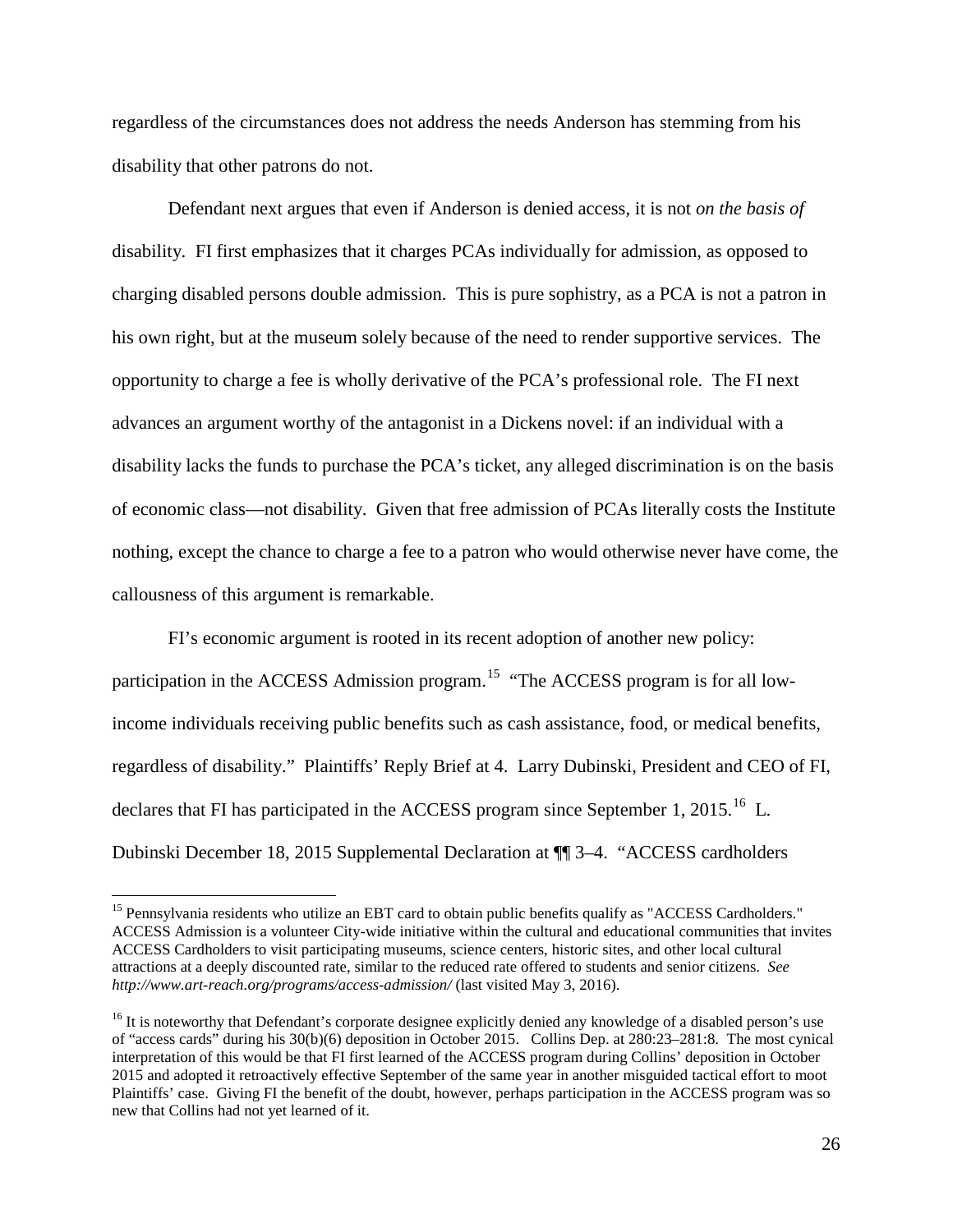receive general admission access to The Franklin Institute for up to four individuals at the cost of \$2.00 per person, greatly reduced from the current general admission price for an adult of \$19.95." *Id.* at ¶ 5. Dubinski further avers, "anyone with a [PCA] paid for by the State of Pennsylvania's Medicaid Waiver program qualifies for this program and therefore can obtain discounted admission with an ACCESS card and photo identification, so even if an individual with a disability was inadvertently charged for a PCA, the cost would be a total of \$4, again well below the general ticket price for one adult."<sup>[17](#page-26-0)</sup> *Id.* at  $\P$  6. FI concedes that the "ACCESS" Admission program does not apply just to individuals with disabilities, and [FI] did not enter the program because of Plaintiffs or this lawsuit." Defendant's Opposition Brief at 12 n.1.

This fortuity has nothing to do with the Institute's obligations under the ADA. FI's favorable treatment of low-income individuals as a discrete class does not excuse discrimination against disabled persons. Defendant did not adopt this program in an effort to modify its policies to allow equal access to Anderson and others similarly situated. More importantly, ACCESS is a separate charitable outreach, which Defendant is free to discontinue at any time. Anderson has independent rights conferred by the ADA. The fact that the same result might coincidentally be achieved in another way is legally irrelevant. I also note that Anderson has at all times offered to pay full-price for his own admission, seeking a modification only for his attendants.

Defendant's argument focusing on economic status is indicative of its general refusal to recognize the heart of Plaintiffs' legal position. Plaintiffs explain:

What the Franklin Institute does not seem to understand is that a PCA is not a patron of the museum, but is there only as an aid to enable the person with

<span id="page-26-0"></span> $17$  It is unclear why Dubinski concluded that the total cost of general admission for a disabled person and PCA would be \$4, as there is no evidence in the record that PCAs would independently qualify for the ACCESS program. However, "one (1) ACCESS Card admits the cardholder and up to three (3) friends or family members at a rate of \$2 per person," so conceivably FI has been charging PCAs \$2 pursuant to this generous, although largely inapplicable, provision of the program. *See http://www.art-reach.org/programs/access-admission/* (last visited May 3, 2016).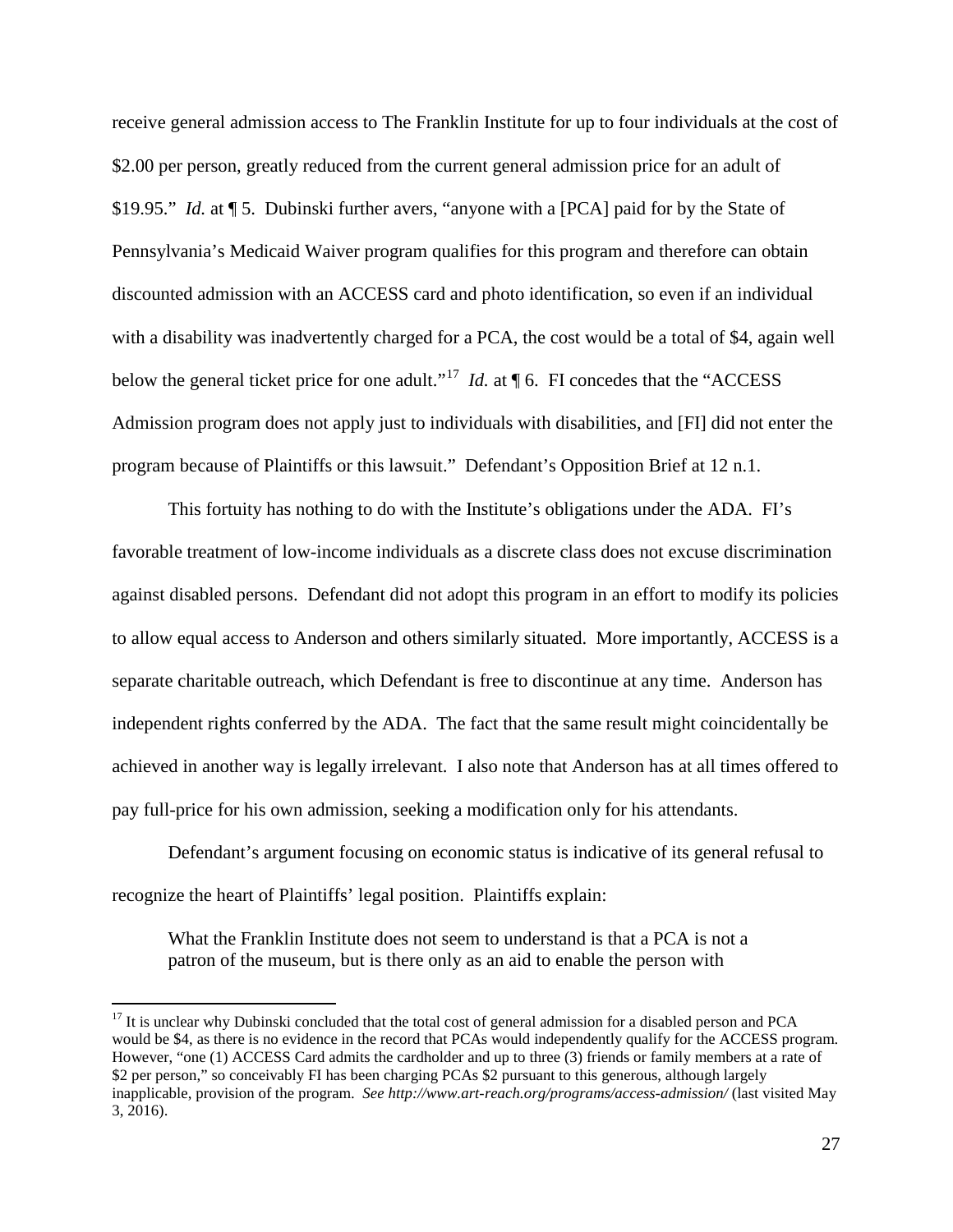disabilities to access and have the full and equal enjoyment of FI that nondisabled persons have. Functionally, the PCA is no different from a wheelchair or service animal. It does not matter whether the source of the auxiliary aid is a machine, an animal or a human. The result is the same; enabling a person with disabilities to access and receive the same benefits as nondisabled persons. FI cannot and does not charge for a service animal or wheelchair and cannot charge an additional fee just because a person requires a PCA to access FI.

Plaintiffs' Reply Brief at 1. Just as FI does not charge a blind person to enter with a guide dog or a wheelchair user to enter with mobility equipment, Plaintiffs seek to be accommodated via waiver of any and all admission fees for PCAs. *See* PSUF at ¶ 27. Given the extent of Anderson's disabilities and the ample proof provided by Plaintiffs that he could not benefit from the full experience of FI without the assistance of a PCA, I agree that he qualifies for preferential treatment in the form of a reasonable modification. *See* 42 U.S.C. § 12182(b)(2)(A)(ii).

# *B. Reasonableness of Proposed Modification*

Anderson can establish discrimination on the basis of disability under Title III through proof of FI's failure to provide reasonable modifications in policies and practices. *See* 42 U.S.C. § 12182(b)(2)(A)(ii); *Bowers v. Nat'l Collegiate Athletic Ass'n*, 118 F. Supp. 2d 494, 517 (D.N.J. 2000); *see also DeBord v. Bd. of Educ. of Ferguson-Florissant Sch. Dist.*, 126 F.3d 1102, 1106 (8th Cir. 1997) ("public entities discriminate in violation of the Rehabilitation Act if they do not make reasonable accommodations to ensure meaningful access to their programs").

Plaintiffs' suggested modification to FI's policies and practices must be legally "reasonable." "The test to determine the reasonableness of a modification is whether it alters the essential nature of the program or imposes an undue burden or hardship in light of the overall program." *Easley by Easley v. Snider*, 36 F.3d 297, 305 (3d Cir. 1994) (notably involving the Attendant Care Services Act).<sup>18</sup> FI must show that it cannot waive any and all PCA admission

<span id="page-27-0"></span> $<sup>18</sup>$  Plaintiffs argue that the plain terms of the ADA do not provide for a separate undue burden affirmative defense to</sup> a public accommodation's failure to modify its policies to afford equal access to disabled persons. Defendant does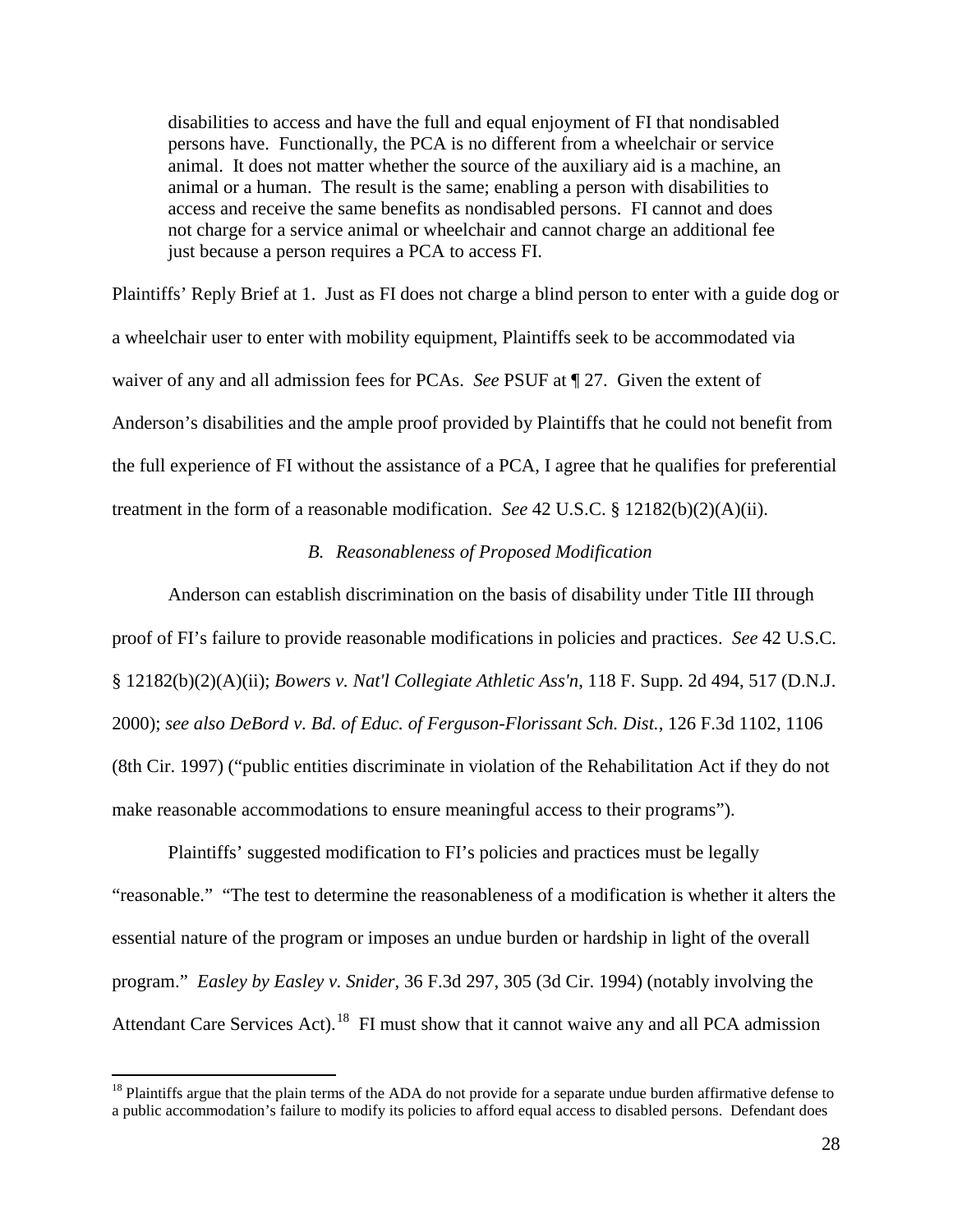fees in order to accommodate profoundly disabled persons "without incurring an undue burden or modifying the essential nature of its program." *Juvelis by Juvelis v. Snider*, 68 F.3d 648, 652 (3d Cir. 1995). It is Plaintiffs' burden to establish a reasonable modification exists, and then the burden shifts to Defendant to show that the modification would fundamentally alter the nature of the services and benefits offered by FI. *Bowers*, 118 F. Supp. 2d at 519 (citing *Walton v. Mental Health Ass'n. of Southeastern Pa.,* 168 F.3d 661, 670 (3d Cir.1999)); *see generally Shapiro v. Twp. of Lakewood*, 292 F.3d 356, 361 (3d Cir. 2002).

# i. Application of DOJ Regulations on "Ticket Sales"

Before I evaluate whether Plaintiffs' proposed modification is "reasonable," I must first address Defendant's chief argument. The core of its position is that DOJ regulations on "Ticket Sales" control my analysis as a matter of law and essentially foreclose any independent examination as to the reasonableness of Plaintiffs' preferred policy of waiving all admission fees for PCAs. Defendant argues that the "DOJ's guidance and regulations establish that free admission for PCAs is not required as a matter of law." Defendant's Opposition Brief at 19–20 (citing U.S. Department of Justice Civil Rights Division, *Ticket Sales* (July 2011), *available at* [http://www.ada.gov/ticketing\\_2010.pdf](http://www.ada.gov/ticketing_2010.pdf) (hereinafter, "Guidance"). Specifically, Defendant contends that the DOJ Guidance on Ticket Sales provides that companions, including friends, family, and PCAs, must purchase their own tickets for limited capacity events when accompanying a disabled person protected by the ADA.

Defendant is correct that as "the agency directed by Congress to issue implementing regulations, *see* 42 U.S.C. § 12186(b), to render technical assistance explaining the responsibilities of covered individuals and institutions,  $\S 12206(c)$ , and to enforce Title III in

not contest this particular point. Regardless, whether implementing Plaintiffs' proposed modification would subject FI to an undue burden in terms of cost is directly relevant to the reasonableness inquiry, and I will therefore consider it for that purpose.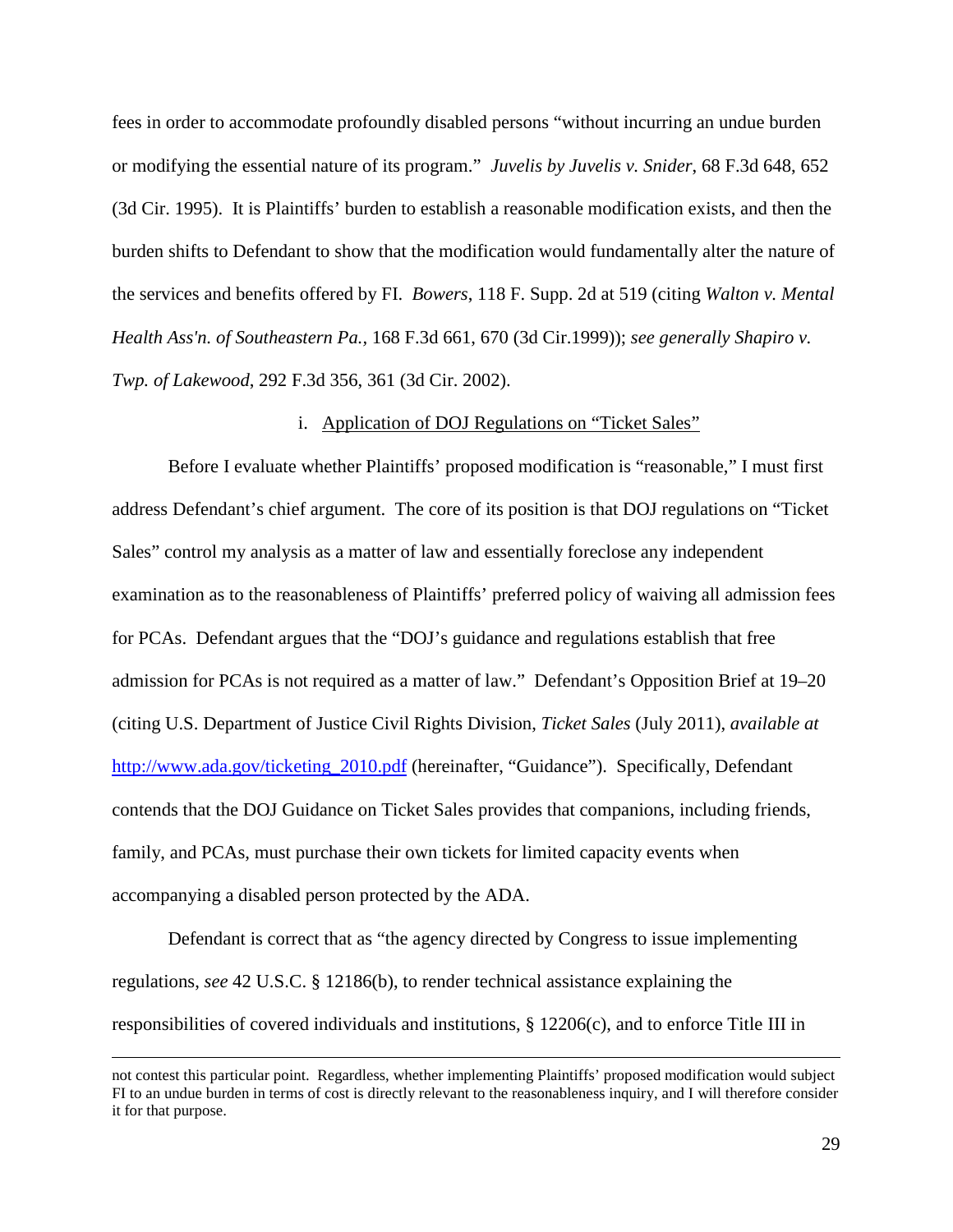court, § 12188(b), the [DOJ's] views are entitled to deference," when appropriate. *Bragdon v. Abbott*, 524 U.S. 624, 646 (1998). But, Defendant's reliance on the DOJ's "Ticket Sales" Guidance is misplaced, as the substance of that guidance addresses an entirely different concern.

The "Ticket Sales" DOJ Guidance defines its scope as follows: "This publication provides guidance on the Department's new nondiscrimination requirements that apply to selling tickets for assigned seats at events such as concerts, plays, and sporting events." Guidance at 1. By way of context, it explains that disabled persons have historically lacked sufficient access to purchasing tickets for wheelchair-accessible seats and contiguous non-accessible seats. *Id.*  Instead, disabled purchasers have had to undertake burdensome additional steps to acquire tickets, such as calling a separate phone number that subjects them to additional wait times and makes "it difficult or impossible for those who require accessible seats to purchase tickets, especially for popular events that sell out in minutes." *Id.* at 2. In turn, the DOJ sought to educate venues about the ADA requirement effective March 15, 2011 "to sell tickets for accessible seats in the same manner and under the same conditions as all other ticket sales." *Id.*  DOJ Guidance further instructs that people "purchasing a ticket for an accessible seat may purchase up to three additional seats for their companions in the same row and these seats must be contiguous with the accessible seat." *Id.* at 4.

By definition, DOJ Guidance is meant to provide instructions on how to comply with the actual federal regulations. Those regulations are titled, "Modifications in Policies, Practices, or Procedures," and the relevant "Ticketing" subpart provides, "A public accommodation that sells tickets for a single event or series of events shall modify its policies, practices, or procedures to ensure that individuals with disabilities have an equal opportunity to purchase tickets for accessible seating." 28 C.F.R. § 36.302(f). In subpart (4), "Purchasing multiple tickets," it

30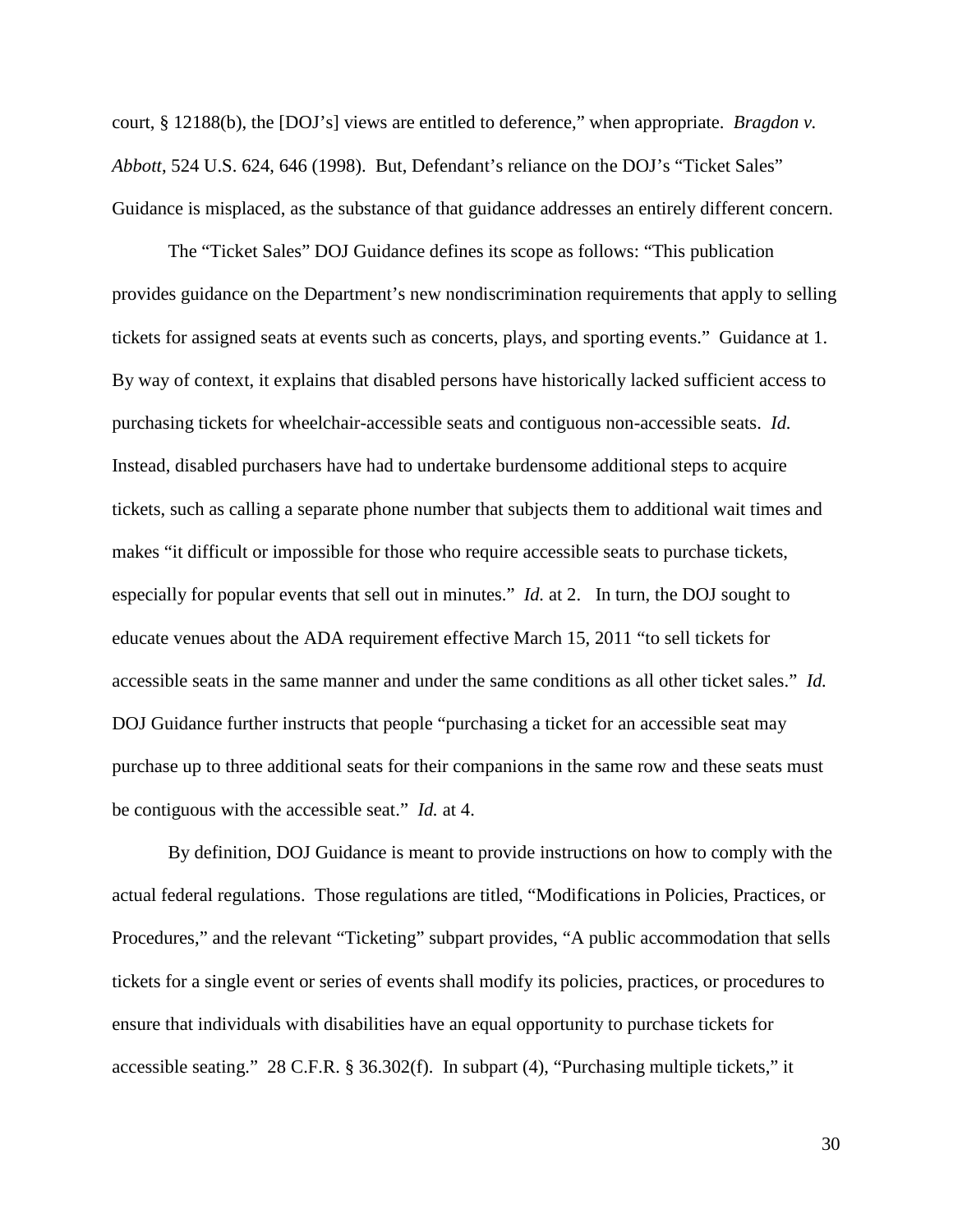reads, "each ticket for a wheelchair space purchased by an individual with a disability or a thirdparty purchasing such a ticket at his or her request, a public accommodation shall make available for purchase three additional tickets for seats in the same row that are contiguous with the wheelchair space, provided that at the time of purchase there are three such seats available." 28 C.F.R. § 36.302 $(f)(4)(i)$ .

On its face, the DOJ Guidance addresses situations where there are a pre-set number of "assigned," i.e. *fixed*, seats. Furthermore, the Guidance does not specifically address PCAs, a role specifically defined by statute in Pennsylvania. The written comments submitted as part of the regulatory process reveal that the Guidance was focused on the quality of the social experience for the disabled patron. *See* 75 Fed. Reg. 56236-01 (Sept. 15, 2010). "[A]dvocates and individuals praised it as a welcome and much-needed change, stating that the trade-off of being able to sit with their *family or friends* was worth reducing the number of seats available for individuals with disabilities." *Id.* (emphasis added). A PCA does not attend to socialize with the person they are supporting; the record here establishes that their presence, and physical proximity, is required both to enable attendance, and to facilitate interactive participation where it is available as part of an exhibit. As such, a PCA is clearly in a distinct category from a friend or family member. [19](#page-30-0)

By its very terms, the Guidance has no applicability to general admission, or to Special Exhibitions, neither of which involve the assignment of seats.

<span id="page-30-0"></span><sup>&</sup>lt;sup>19</sup> Another section of the ADA's implementing regulations related to "auxiliary aids and services" defines "companion" as "a family member, friend, or associate of [a disabled person]." 28 C.F.R. § 36.303(c)(1)(i). Defendant suggests that a PCA falls "squarely" within that broad definition. Given the facts of this case, I do not need to reach that question. It would surprise me, though, to find that the highly particularized situation before me was within the ken of the regulation's drafters.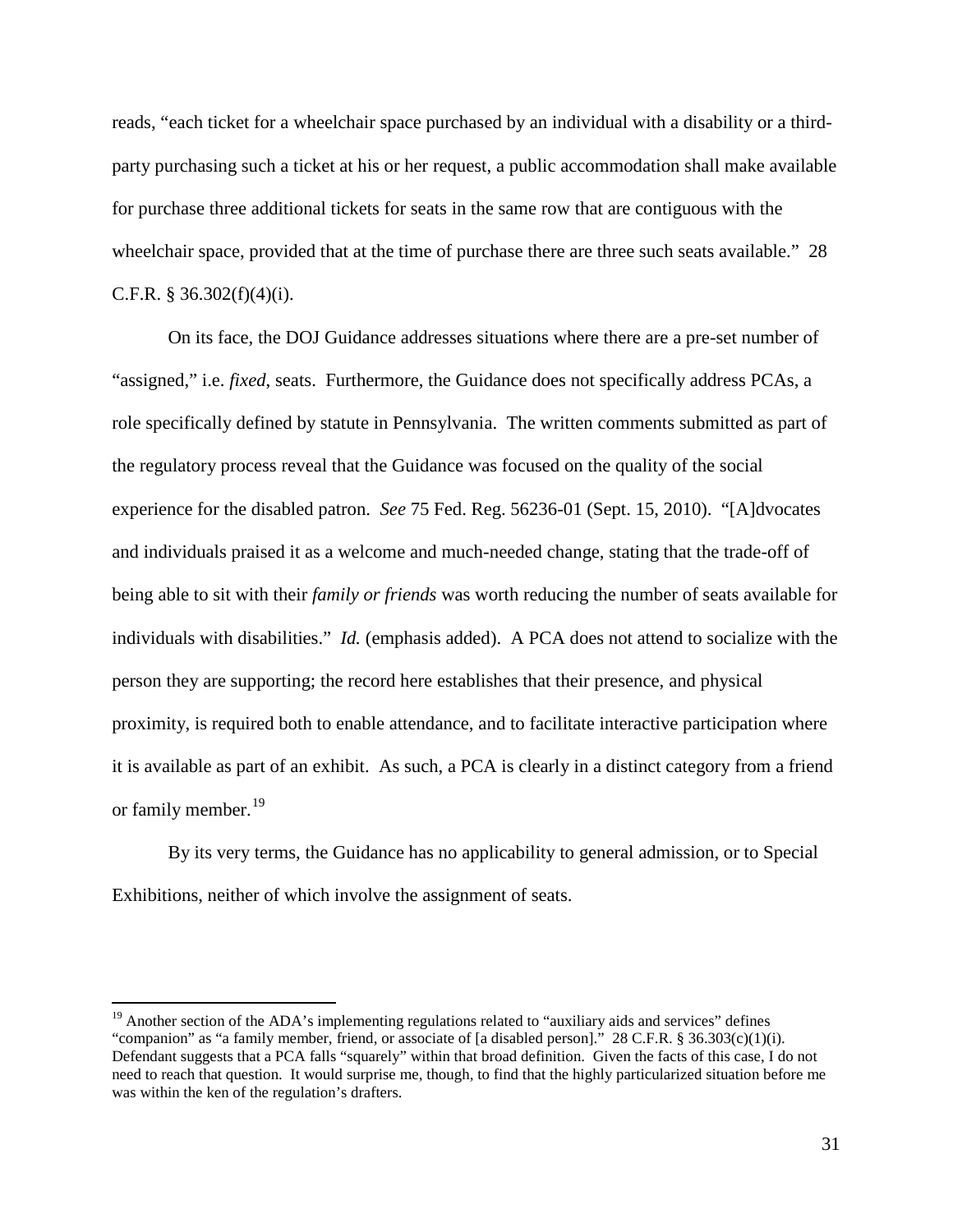With respect to the IMAX Theater, the defense attaches great significance to a purported admission by Plaintiffs' counsel during argument on the Motion to Dismiss, in which he conceded that in the case of a sell-out of the IMAX Theater, a PCA would have to pay a separate admission fee. Motion to Dismiss Argument Transcript at 30. Discovery has since revealed that there is a physical space for ten wheelchairs. *See, e.g.,* PSUF at ¶¶ 73–74. PCAs are given temporary folding chairs that are not considered suitable for, and therefore not offered to, ablebodied patrons. Collins Dep. at 229:16–24. Plaintiff has never contended that if all the wheelchair space is taken, a paying patron must be displaced. In turn, the possibility of all fixed seats being sold out is simply irrelevant. This is borne out by the fact that the handicapped sections are not even incorporated into calculations regarding the theater's capacity or revenue statistics.

In sum, the Guidance was plainly developed to address a zero sum environment where there are a finite number of seats, and any seat made available by way of modification comes with the possibility of a corresponding loss to a non-disabled patron. I find the Guidance wholly inapplicable.

#### ii. Plaintiffs' Proposed Modification to the IMAX Theater

I must now evaluate Anderson's requested modification in context, taking into account the totality of the circumstances. *Zukle v. Regents of Univ. of California*, 166 F.3d 1041, 1048 (9th Cir. 1999). "Although neither the ADA nor the courts have defined the precise contours of the test for reasonableness, it is clear that the determination of whether a particular modification is 'reasonable' involves a fact-specific, case-by-case inquiry that considers, among other factors, the effectiveness of the modification in light of the nature of the disability in question and the cost to the organization that would implement it." *Staron v. McDonald's Corp.*, 51 F.3d 353, 356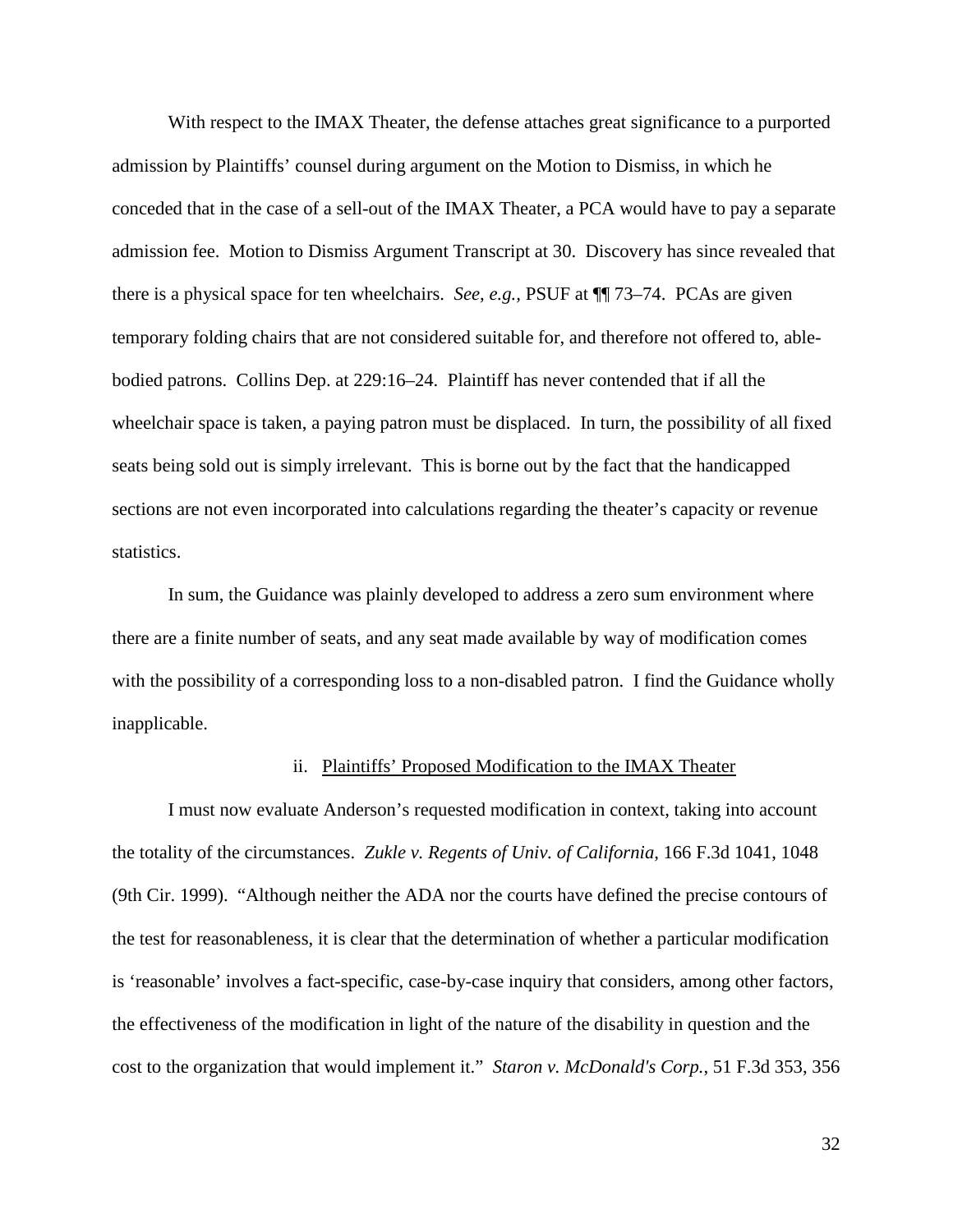(2d Cir. 1995). Where "the plaintiffs seek to expand the substantive scope of a program or benefit, they likely seek a fundamental alteration to the existing program." *Am. Council of the Blind v. Paulson*, 525 F.3d 1256, 1267 (D.C. Cir. 2008). In the analogous Title II context, the Third Circuit has instructed that "[t]hough clearly relevant, budgetary constraints alone are insufficient to establish a fundamental alteration defense." *Pennsylvania Prot. & Advocacy, Inc. v. Pennsylvania Dep't of Pub. Welfare*, 402 F.3d 374, 380 (3d Cir. 2005). [20](#page-32-0)

Where a defendant has already adopted some modifications, courts have focused on whether the *additional* modification requested would result in a fundamental alteration to its operations. *See Bowers*, 118 F. Supp. 2d at 521 ("Most cases that address whether a defendant has already provided a reasonable accommodation do so in the context of determining whether a further accommodation proposed by the plaintiff would fundamentally alter the program or service at issue.") (collecting cases). *See also, e.g., Zukle*, 166 F.3d at 1049 ("The issue, then, is whether the ADA and Rehabilitation Act required the [Defendant] to provide [Plaintiff] with those additional accommodations.").

Defendant first couches its argument in terms of its charitable ACCESS program, claiming that the immense cost of the program provides proof that Plaintiffs' proposed modification would cause a financial hardship. FI also maintains that "Plaintiffs' entire argument rests on a fallacy," because a disabled individual eligible for the ACCESS program "*already pays a lower price* than any other adult visitors." Defendant's Opposition Brief at 1 (emphasis in original). This confounds the issue, because Defendant simultaneously insists that ACCESS was *not* adopted to meet the needs of the disabled. Moreover, Defendant's argument inadvertently supports Plaintiffs' position, as the ACCESS program both *reduces* the financial

<span id="page-32-0"></span><sup>&</sup>lt;sup>20</sup> Federal regulations implementing both Title II and III of the ADA contain similar compliance requirements and comparable language regarding the fundamental alteration defense. *Compare, e.g.,* 28 C.F.R. § 35.130 (Title II) *with* 28 C.F.R. 36.302 (Title III).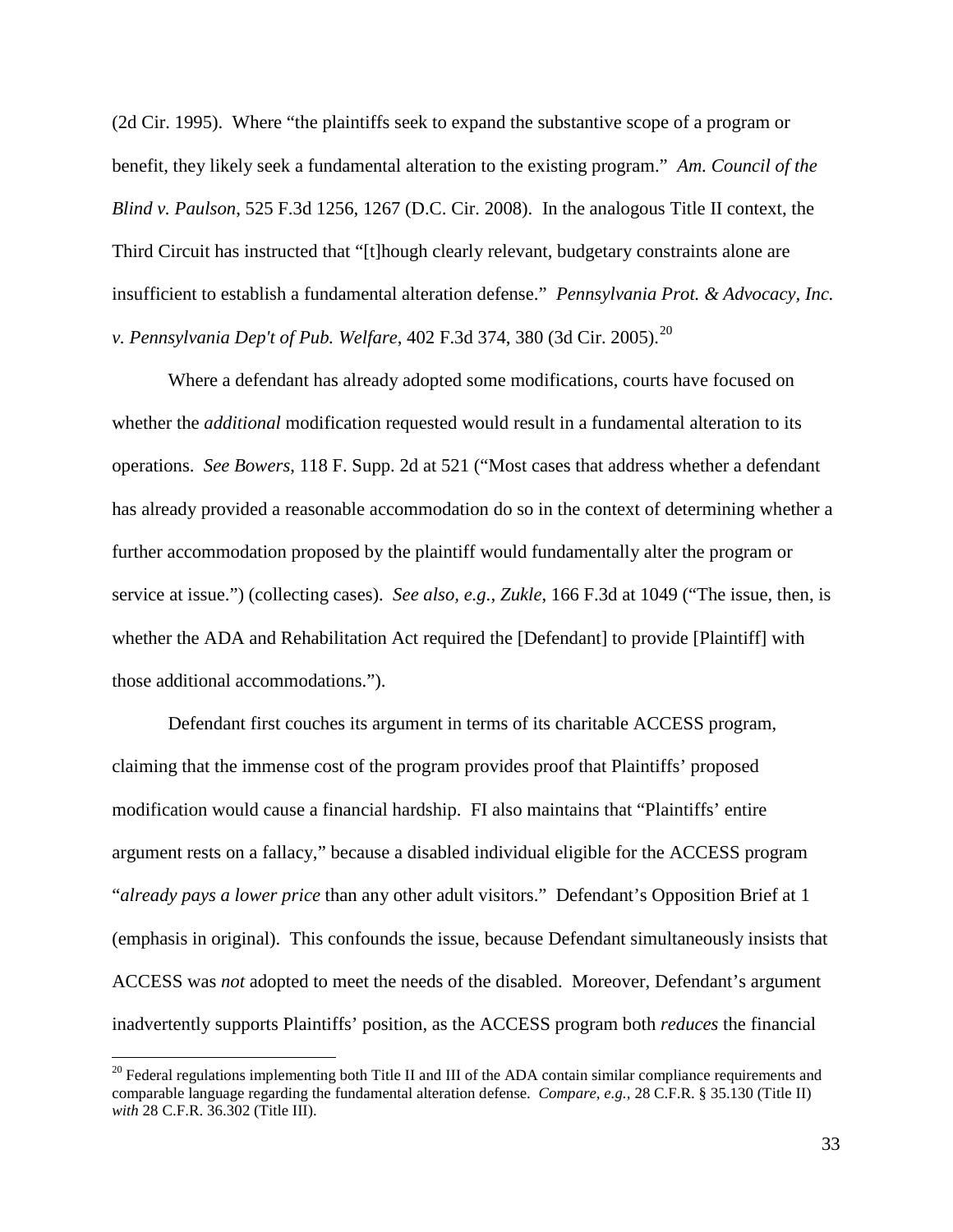impact felt by Plaintiffs' proposal should FI waive the reduced \$2 ACCESS fee for any eligible PCAs, and reveals that FI was able to absorb the costs of a more expensive modification. Defendant's present position is a product of a morass of its own making, disconnected from the merits of this action. Anderson brought this suit prepared to pay the full public admission fee, asking only that his attendants be admitted without charge. The Institute cannot argue that its independent charitable activities relieve it of its obligations under the ADA. The specific relief sought by Plaintiffs cannot in any respect be said to constitute a fundamental alteration to FI's current operations.

In answering the pending Motion, Defendant now proposes to allow free admission to IMAX screenings and Special Exhibit timeslots that are at or lower than 85% capacity 15 minutes prior to their start ("85% Capacity Policy"). On its face, the 85% Capacity Policy would continue to treat disabled persons differently on the basis of disability. Severely disabled patrons would be forced to wait until 15 minutes prior to show time to learn if they could be admitted to limited capacity events, while able-bodied patrons could purchase their tickets in advance and plan their time accordingly. Even more compelling, it is nonsensical to establish an admission policy correlating to the percentage of seats sold when PCAs *do not even sit in fixed seats* in the IMAX Theater. Such a non-sequitur defeats any notion of lost profit or any other meaningful adverse impact following from free IMAX Theater admission to PCAs. Because FI has conceded that it provides PCAs with folding chairs that are not available to the general public, not contemplated for ticketing purposes, nor even included in FI's financial data, the reasonableness inquiry essentially ends before it even begins. Collins Dep. at 229:16–24 (explaining it's "just not good customer service" to sell tickets for folding chairs). Defendant's suggestion that a blanket admission policy for PCAs to the IMAX Theater may be difficult to

34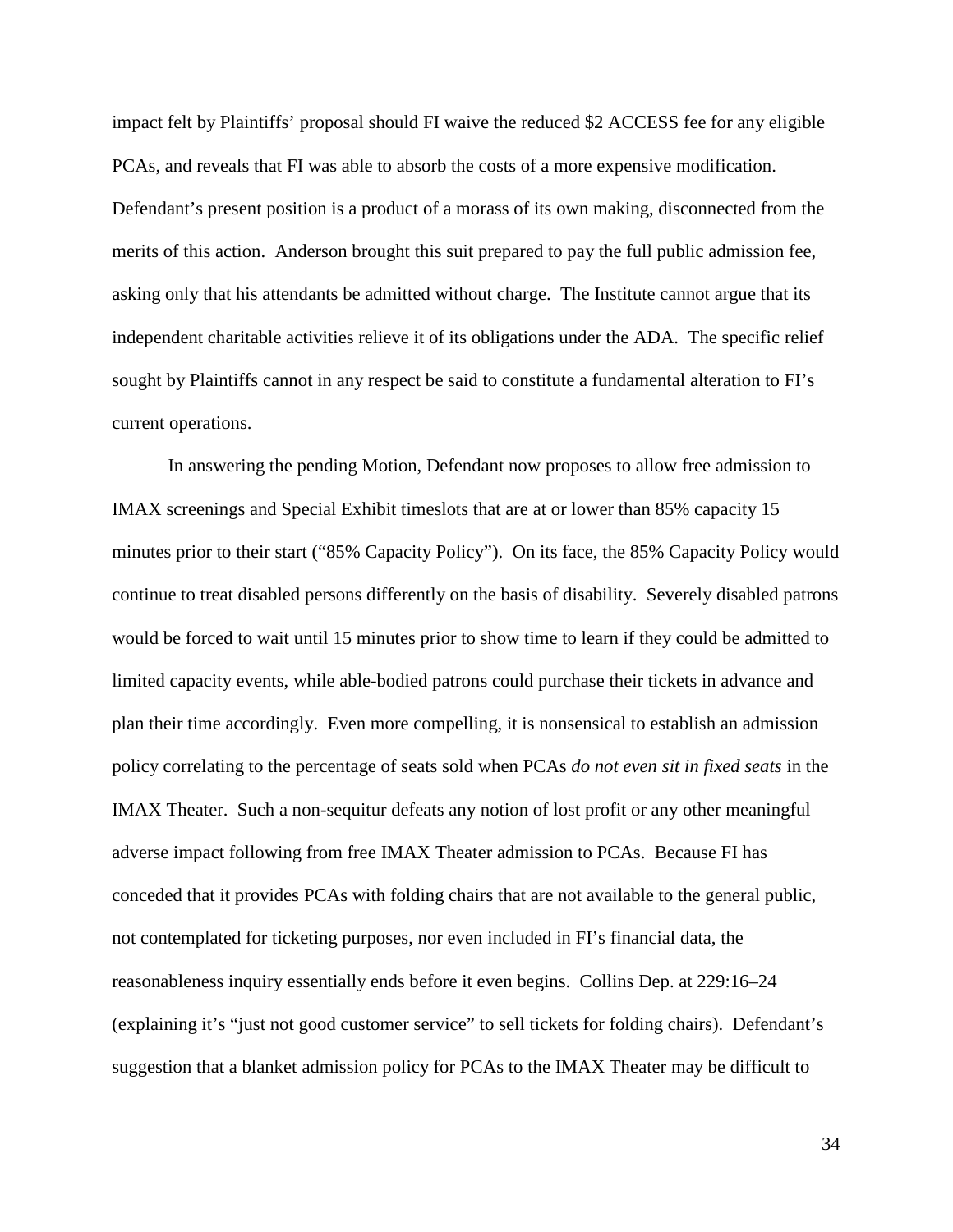implement and susceptible to abuse no longer applies, as individuals independently visiting FI as opposed to a paid employee servicing a client—are profoundly unlikely to seek out a folding chair in the handicapped section.

Plaintiffs also persuasively argue that under certain circumstances, the 85% Capacity Policy actually has the potential to exacerbate the current unequal nature of FI's policies. For instance, if Anderson intended to attend an IMAX show with his family, he would not know whether he could join them at a specific show until 15 minutes prior to the start. If the preferred show time exceeded 85% capacity, his family would have tickets and seats and Anderson would be excluded at the last minute unless he paid his PCA's admission fee. Similarly, nondisabled persons have the option to purchase tickets to these limited capacity events in advance online. For persons with disabilities requiring a PCA, online ticketing purchases would realistically be foreclosed to them following implementation of the 85% Capacity Policy.

Therefore, I find it patently reasonable for FI to modify its policies and practices by waiving the admission fee for PCAs occupying temporary folding chair seats in the handicapped section of the IMAX Theater in order to assist a severely disabled client.

#### iii. Plaintiffs' Prosed Modification to Special Exhibitions

Defendant has submitted a great deal of evidence regarding the purported financial burden of allowing PCAs full access to FI at no charge. Defendant suggests that waiving PCA admission fees altogether would have severe economic consequences, going so far as to suggest that such a policy could expose FI as a nonprofit institution to running at a deficit, causing ineligibility for certain grants and charitable donations. It then goes further still, conjuring a future of significant budget cuts, including decreased educational programming, the elimination of services, and ultimately, layoffs.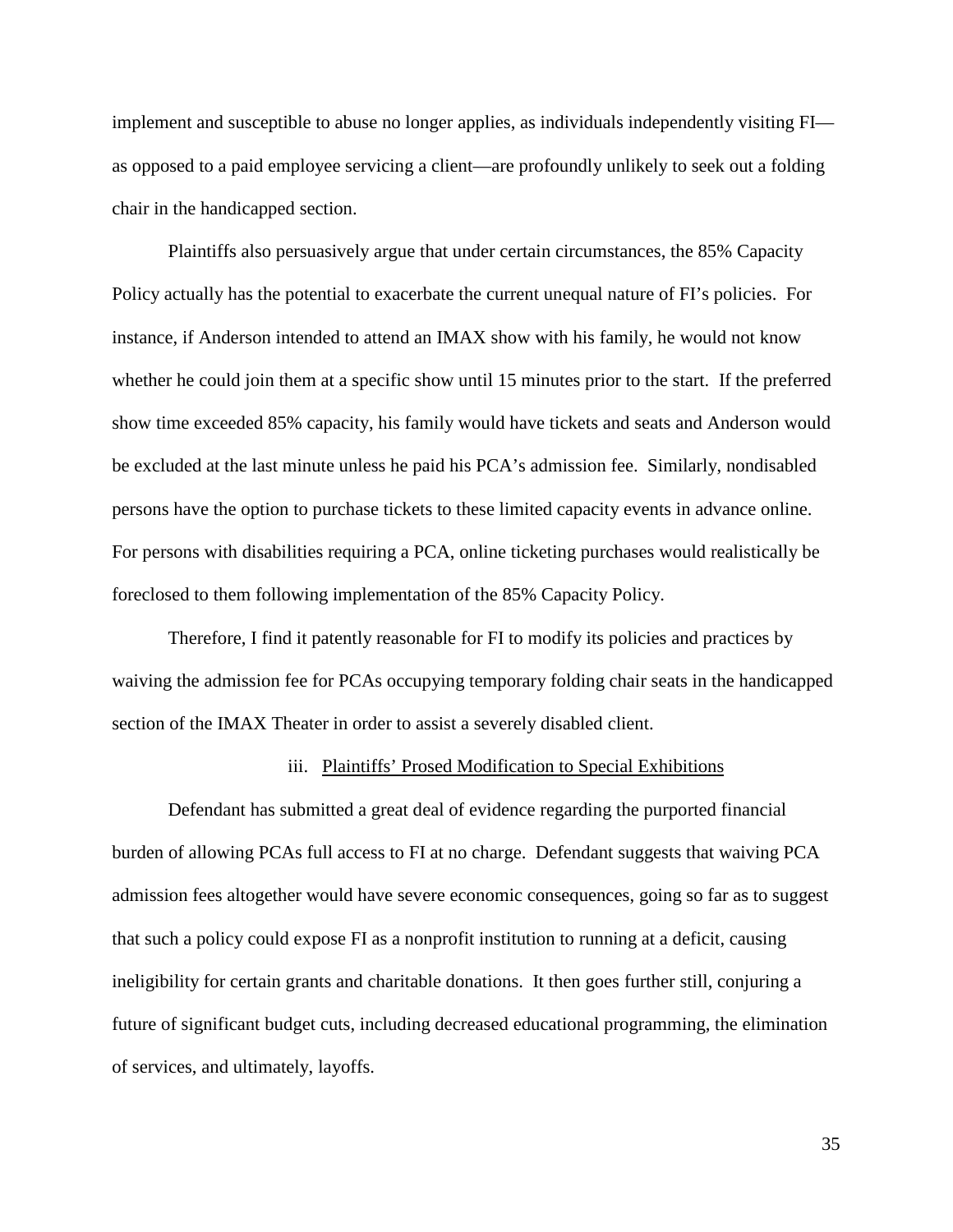The illogic of the Institute's position is as striking as its hyperbole.

Putting to one side the modest number of PCAs likely to find their way to the doors of the Franklin Institute, such individuals would in most instances not otherwise be there except for their supportive role,  $2^{1}$  with the result that waiving the admission fee does not represent a genuine opportunity cost. Moreover, without such support, the disabled patron would not be present. Not only is free admission of the PCA revenue neutral, because such persons would otherwise not be visitors, but failure to admit them for free might result in the *loss* of revenue from the disabled. Unless free admission of a PCA displaces a paying customer, and it does *not*, the economic impact is negligible to non-existent.

Empirically, FI's voluntary adoption of two new policies, participation in the ACCESS program and the 85% Capacity Policy, conclusively refutes any notion of economic hardship. FI proclaims that in the first three months of participation in the ACCESS program, 1,249 individuals availed themselves of the discounted rates. Dubinski Decl. at ¶¶ 7–8. Plaintiffs deftly summarize the evidentiary significance of the success of this policy:

Following the money, there are more people and it costs FI nearly three times as much per person to participate in the ACCESS program than to [adopt Plaintiffs' proposed modification]. Therefore the ACCESS program is more expensive than modifying FI's policy to admit Plaintiffs and their PCAs without an additional fee. FI can afford the new ACCESS program. Therefore, it is impossible that a less expensive modification to its policy would cause FI to incur "substantial negative financial consequences," fund a deficit or "compel" FI to cut back on other services.

Plaintiffs' Reply Brief at 15. Necessarily, if the Institute can withstand entrance fees discounted to \$4 for thousands of entrants, waiving a companion fee for the disabled patron prepared to pay full price cannot credibly be considered an undue financial burden.

<span id="page-35-0"></span> $21$  Because family members can qualify to be paid as personal attendants, it is fair to say that some PCAs might otherwise choose to visit FI with the person they provide support, but such a loss of admission fees cannot be large.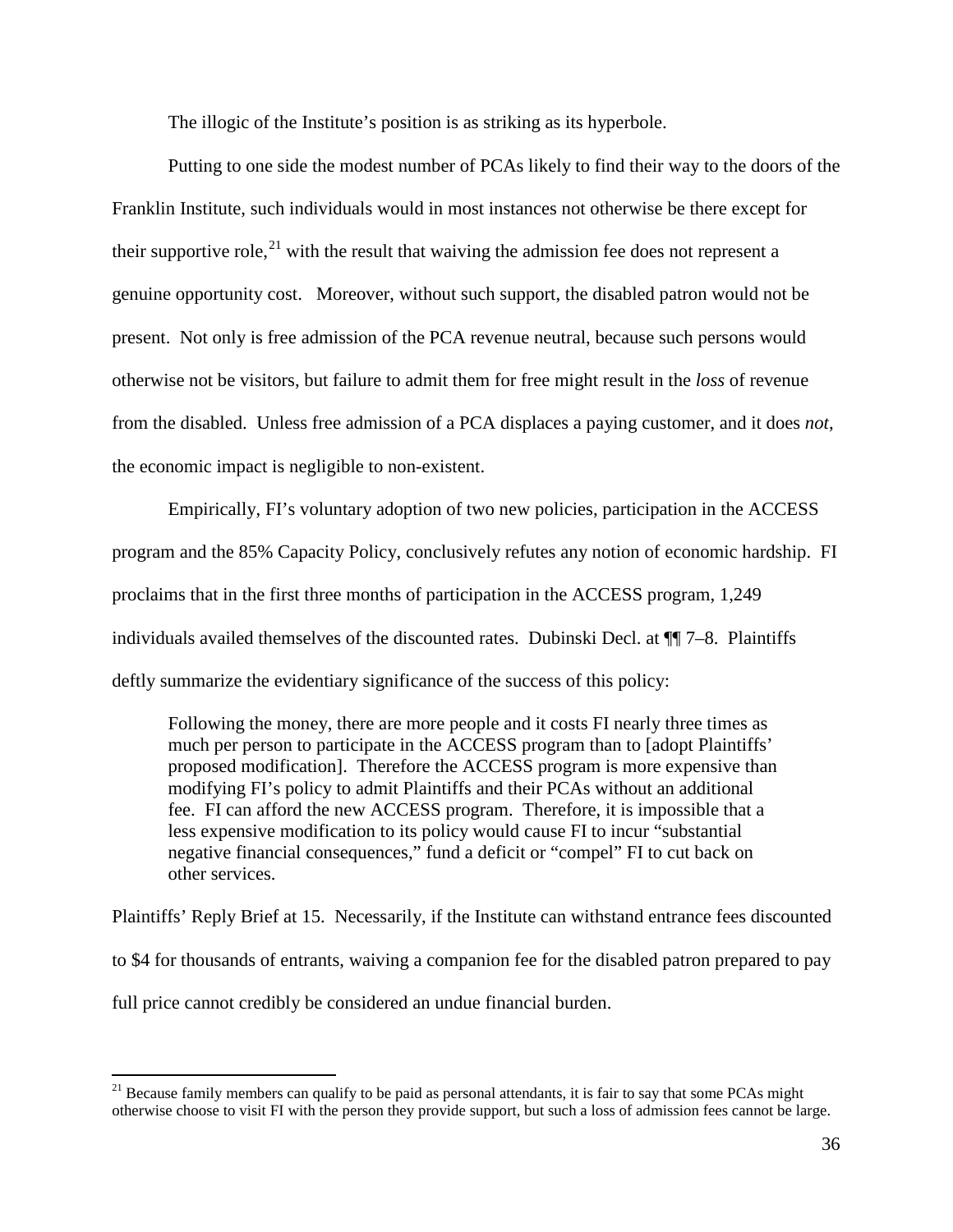Moreover, Defendant not only concedes but affirmatively argues that following its adoption of the 85% Capacity Policy "there will be very few times when the PCA will not receive free admission to the special exhibit or movie," as IMAX films and Special Exhibits very rarely sell out. Defendant's Opposition Brief at 2. The majority of IMAX shows and Special Exhibitions timeslots do not even reach 50% capacity. *Id.*; PSUF at ¶¶ 84–88. It bears emphasis that Special Exhibitions do not involve assigned seats, but rather timed admission to manage crowds. It is far from clear that *any* paying patron would need to be displaced to accommodate a PCA, because adding a modest number of PCA admittees to any given time slot would hardly undermine the Institute's goal of facilitating crowd flow. Assuming the Institute chooses to count PCAs towards the limits for each time slot, the harm from displacing a paying customer when Special Exhibits do indeed sell out would hardly be felt by an institution with the size and operating budget of FI. No reasonable fact-finder could conclude that an occasional \$1 loss to a \$135 million organization constitutes an unreasonable cost or an undue financial burden.

Weighing the underlying principles of the ADA against Defendant's purported economic concerns, the proposed change "will have a negligible effect—if any—on the nature of the service provided by" FI. *Fortyune v. Am. Multi-Cinema, Inc.*, 364 F.3d 1075, 1084 (9th Cir. 2004) (awarding injunctive relief to quadriplegic plaintiff that required Defendant movie theater to provide priority seating for companions of wheelchair bound patrons even if a non-disabled patron needed to be removed from adjacent seat).

#### **III. CONCLUSION**

The record is replete with evidence of commendable charitable engagements and mission-based programming that FI takes on in pursuit of serving the community, particularly those most in need. For that reason, I remain frankly puzzled by FI's determination to resist

37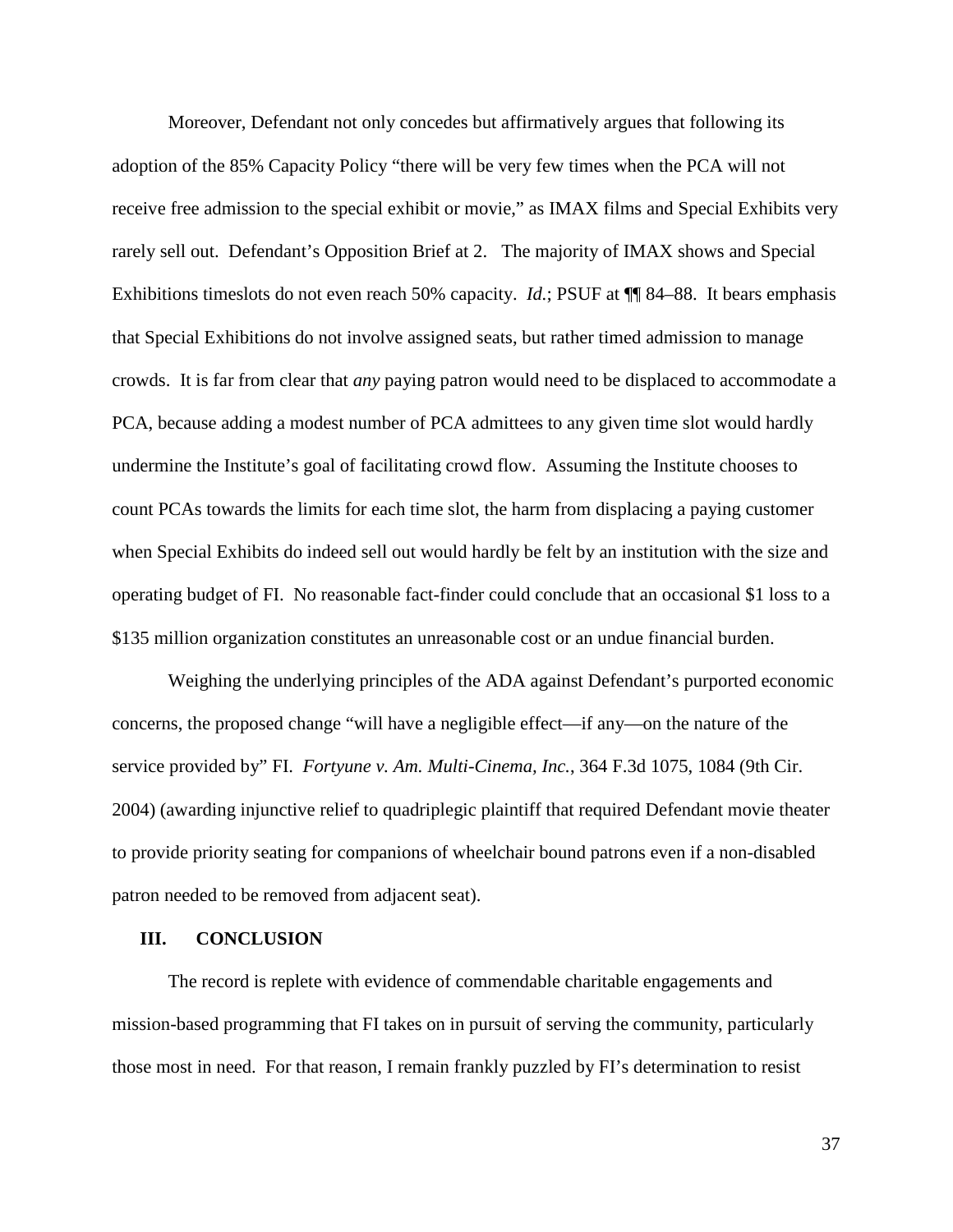Plaintiffs' manifestly reasonable request for modification under the ADA, particularly in light of the *de minimis* costs it imposes on Defendant. The ADA sometimes requires substantial investment in elevators, ramps, or special seating. These modifications result in real costs. If the ADA can require such affirmative expenditures, then certainly it can require an entity simply to forgo charging a fee. In a cruel irony, the crux of Defendant's objection is that it cannot profit from the entrance of one who is there only *because of* another's disability. To credit such a theory would not only render the ADA meaningless, but endorse a result inimical to its purposes.

Based on the foregoing, Plaintiffs' Motion for Summary Judgment is granted and Defendant's Motion for Summary Judgment is denied. An appropriate order granting declaratory and injunctive relief follows.

> /s/ Gerald Austin McHugh United States District Court Judge